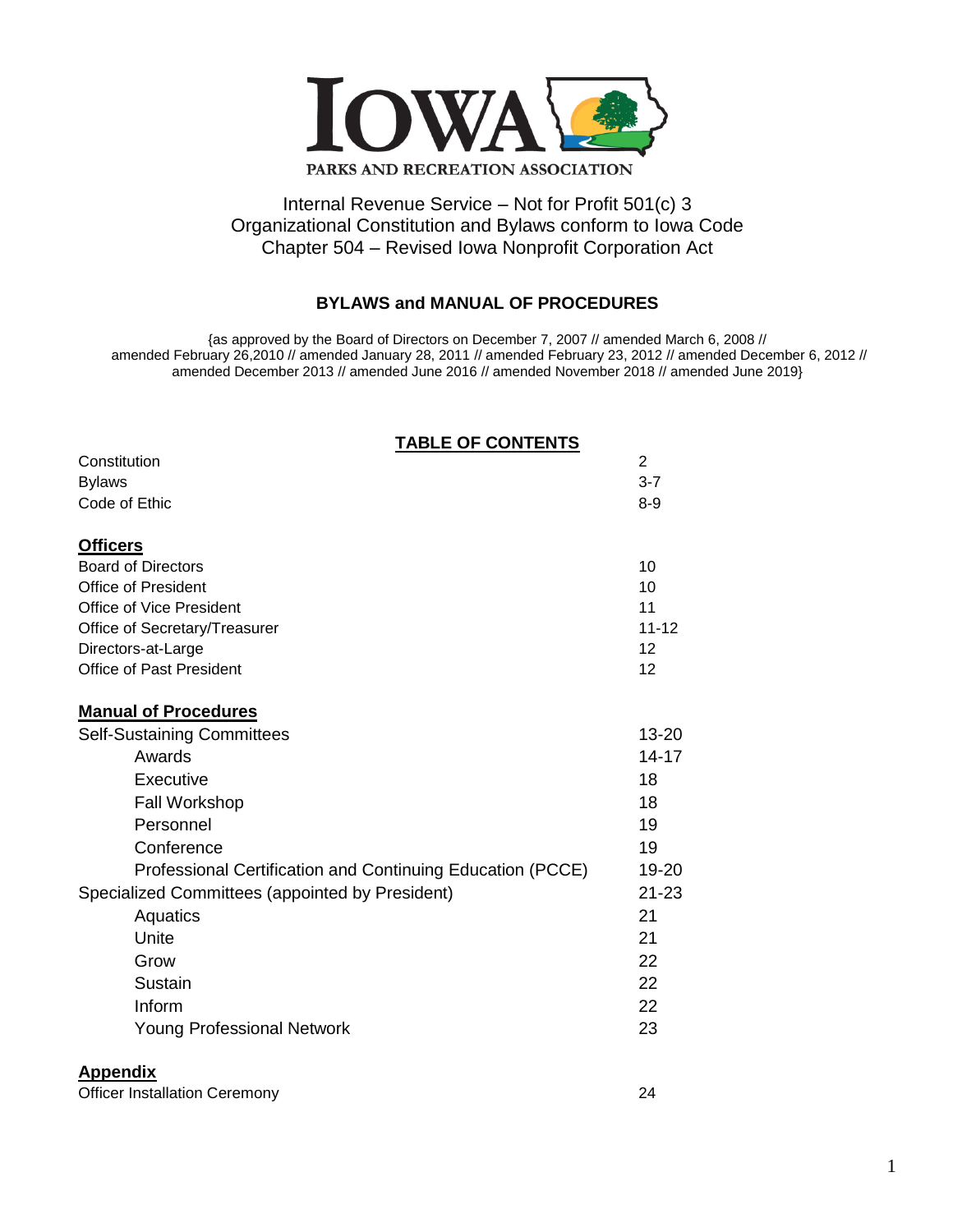#### **CONSTITUTION OF THE IOWA PARKS AND RECREATION ASSOCIATION**

## *Article I. Name*

The name of the organization is IOWA PARKS AND RECREATION ASSOCIATION, INCORPORATED.

## *Article II. Affiliation*

The Association shall be an affiliate of the National Recreation and Park Association and this fact shall so be indicated on official publications.

## *Article III. Purpose*

The principal purposes of this Association shall be:

- A. To provide one state organization to represent and interpret the interests of the Parks and Recreation movement in providing improved opportunities for a more expressive life for the citizens of Iowa.
- B. To foster and maintain high standards of professional qualifications, training, and ethics.
- C. To stimulate and further a wide interest in parks and recreation and in the preservation, conservation, and development of Iowa's physical and natural, historical, and cultural recreational resources.
- D. To offer consultant assistance to governments, industries, agencies, and all other interests concerned in the establishment of comprehensive systems of parks and recreation.
- E. To gather and disseminate facts and information; to investigate, consider, evaluate, and express opinions on significant park and recreation matters.
- F. To act, as necessary and proper for the accomplishment of any purpose herein set forth or which shall be recognized as proper and lawful objectives of service, all of which shall be consistently in the best interest of the public and the park and recreation profession.

## *Article IV. Membership*

Membership in this Association shall consist of those persons meeting the requirements as provided hereinafter or in the bylaws. The supervision, control, and direction of this Association shall be vested in a Board of directors.

## *Article V. Dissolution*

The Association shall use its funds only to accomplish the objectives and purposes specified in the bylaws, and no part of said funds shall inure or be distributed to the members of the Association. On dissolution of the Association, any funds remaining shall be distributed to one or more qualified charitable, scientific, or philanthropic organizations to be selected by the Board of directors.

## *Article VI. Amendments*

Amendments of the Constitution may be made at any time by a two-thirds (2/3) majority of eligible voting members in good standing of Iowa Parks and Recreation Association casting ballots with the provision that the proposed amendments have first been approved by the board of directors. A ballot specifying the proposed amendments shall be electronically communicated to each eligible voting member in good standing at least thirty (30) days prior to the date ballots are tabulated.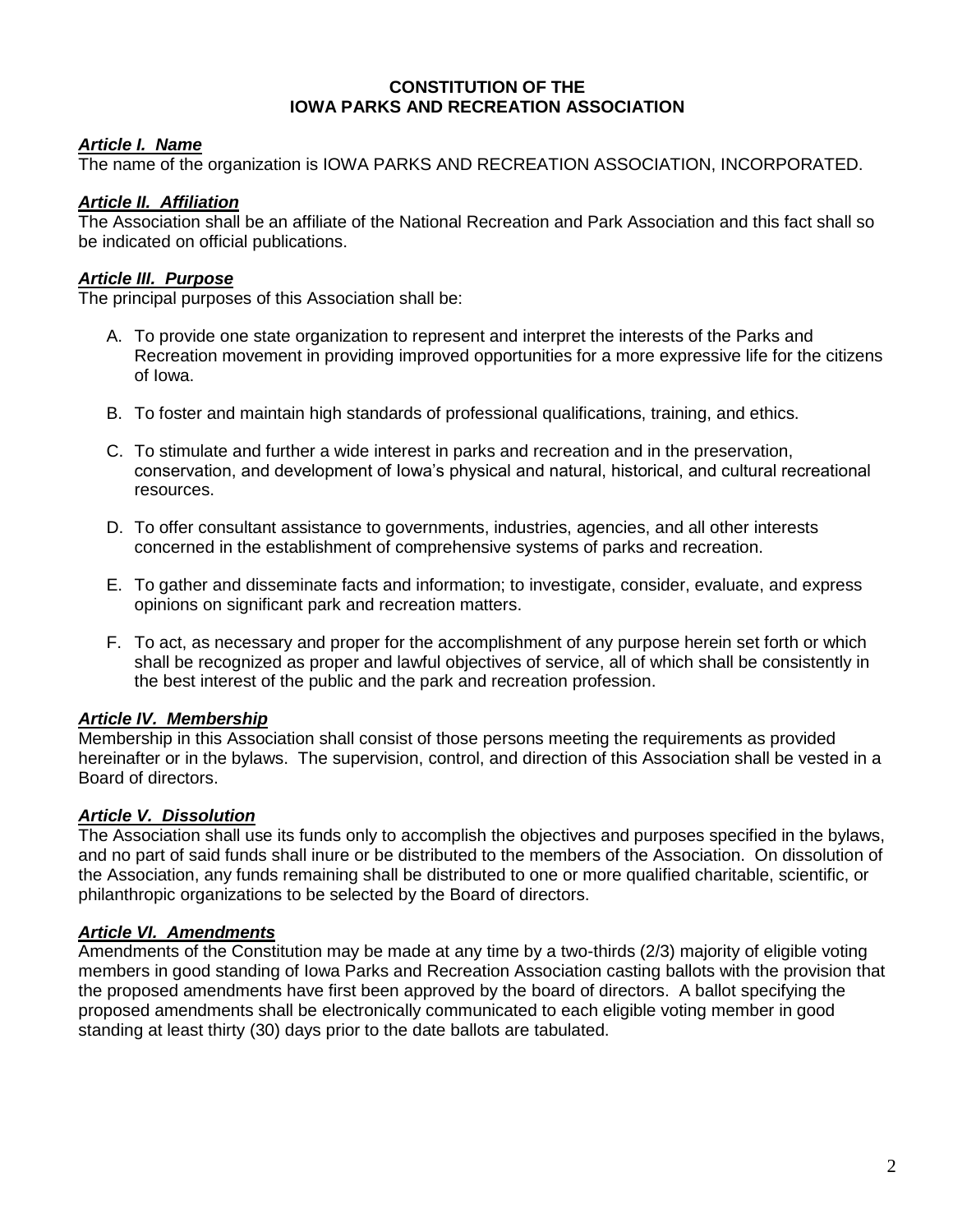### **BYLAWS OF THE IOWA PARKS AND RECREATION ASSOCIATION {Association}**

## *Article I. Registered Office*

The registered office shall be the office of the Chief Executive Officer (referred hereto after CEO). The Association may also have offices at such other places within the state of Iowa as the activities of the Association may require.

The registered office of the Association, which must be maintained at all times pursuant to the Iowa Code Chapter 504 – Revised Iowa Nonprofit Corporation Act, may be changed from time to time by resolution of the Board of directors and the completion of the required Statement of the Office of the Secretary of State.

## *Article II. Members*

### *Section 1. Membership and Eligibility*

Any individual, firm, organization, city, board, or corporation with an interest in parks and recreation, within or outside the state of Iowa shall be eligible to become a member of any class of members upon payment of the established membership fee and upon satisfying any eligibility criteria as may be established by the board of directors. A member may resign at any given time. Such membership may not be transferred to another individual or company without approval from the CEO. A member who is removed due to association ethics shall forfeit all membership rights and privileges.

### *Section 2. Types of Memberships*

The Association shall have six (6) categories, which shall be designated as Individual Professional, Department (which include director plus board and commission members), Commercial, Advocate, Student, and Retired. The definition of membership and the membership fee of each class shall be established and may be amended periodically by the board of directors.

### *Section 3. Voting Rights*

The Individual Professional, Commercial and Individual Professionals within Department have full voting rights and can vote on Association matters and in elections. The Advocate, Department Board and Commission", Student, and Retired do not have voting privileges on Association matters or in elections. The membership types possess voting rights as approved by the Board of directors.

### *Article III. Board of directors*

## *Section 1. General Powers*

The board of directors shall have supervision, control and direction of the affairs of the Association, shall actively pursue its purposes, and shall determine its policies and changes herein. The board may adopt such rules and regulations, as it deems advisable and establish committees as required to assist in the conduct of management of Association affairs.

#### *Section 2. Composition of the Board*

The board of directors shall consist of the president, vice-president, secretary/treasurer, and six (6) directors-at-large, all of whom shall be members as hereinafter specified in the Bylaws. Elected directors may also serve as chair of committees.

### *Section 3. Regular Meetings*

At least four (4) regular meetings of the board of directors shall be held each year. Such meetings can be face-to-face, teleconference, video, or the combination thereof.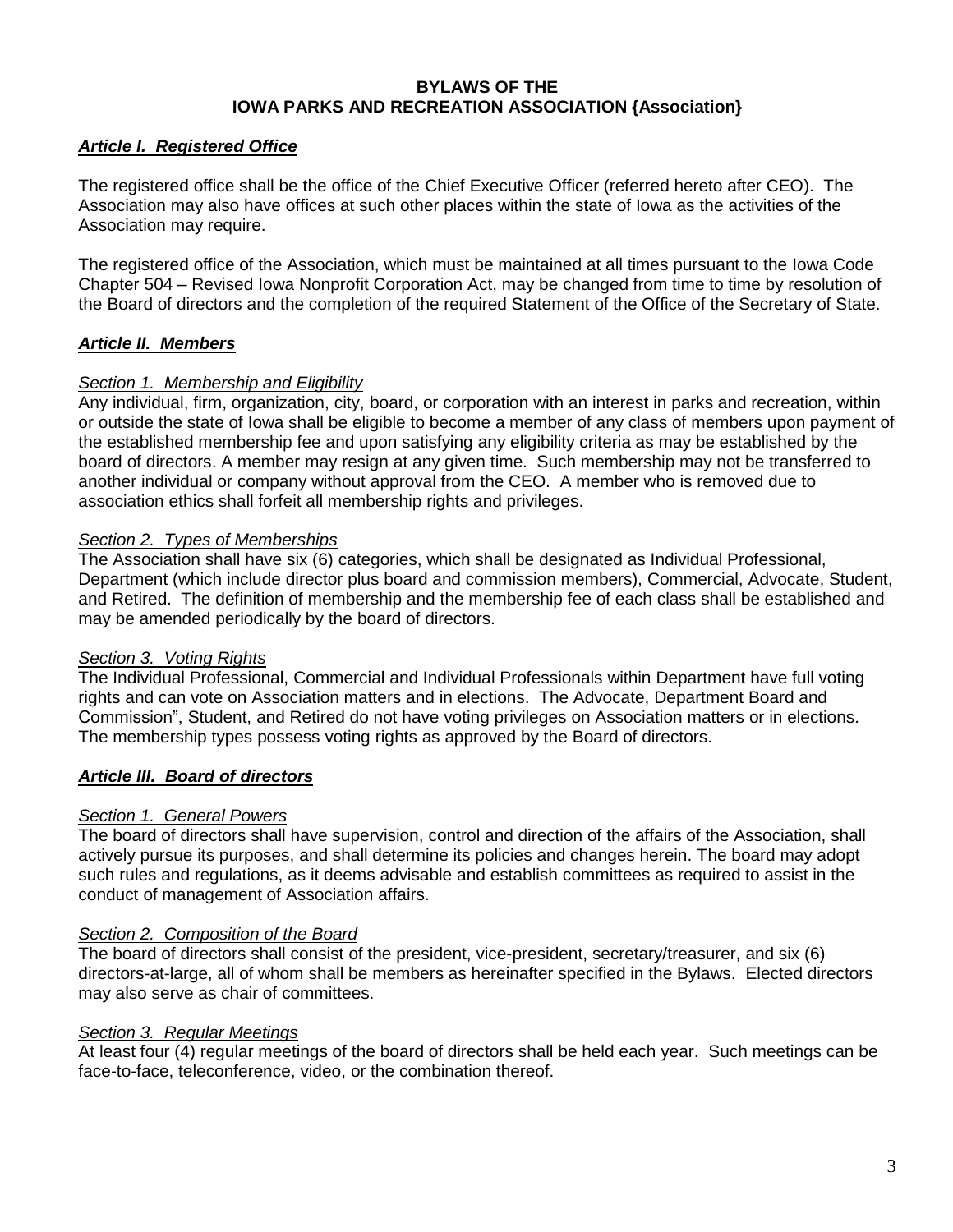### *Section 4. Special Meetings*

The president may, when he/she deems necessary, or the board of directors shall, at the request in writing of four (4) members of the board, issue a call for a special meeting of the board and ten (10) days notice shall be required for such a special meeting. An Executive Committee meeting may be called by the president with only one (1) day notice required.

## *Section 5. Quorum*

A majority of the board attending in person, tele-conference, or other electronic means shall constitute a quorum unless herein otherwise provided.

## *Section 6. Action by the Board*

A majority vote of the total number of votes cast shall be required for action. Voting on any question(s) may be by voice, by showing of hands, by written ballot, or other means as deemed appropriate if the presiding officer or any member so requests. Proxy voting is not allowed.

## *Section 7. Absences*

If any member of the board of directors shall be absent from a meeting he or she shall communicate this to the president in advance of the meeting. In the event a member misses two (2) consecutive meetings without notice, his/her membership on the board may be declared vacant by a simple majority vote of those present at a duly called meeting of the board. Association staff shall be responsible for maintaining attendance records.

## *Section 8. Vacancies*

Any vacancies in elected positions on the board of directors by reason of death, resignation, or otherwise may be filled by the president with board of directors' approval. If deemed necessary, a special election for elected positions may be conducted.

### *Section 9. Resignation*

Any member of the board of directors may resign at any time by giving written notice of their resignation to the president. The president may resign his/her office by giving written notice of their intent to the vice president and CEO. Any such resignation shall take effect at the time specified in the resignation.

### *Section 10. Removal from Office*

Any officer, director-at-large, or CEO can be removed from office (board member) or employment (CEO) for the balance of their term due to employment termination by insubordination, misconduct while holding an elected Association office, incompetence, or conviction of a public offense involving moral turpitude. Removal of any officer, director-at-large, or CEO will require a two-thirds majority vote of the board of directors.

## *Article IV. Executive Committee*

The Executive Committee of the board shall have the power to act for the board between regular meetings or in the absence of a quorum at a regular meeting. The Executive Committee is to include the president, vice-president, and secretary/treasurer. Any decision or commitment rendered by the Executive Committee shall be shared by electronic means, or by telephone to the board of directors within 48 hours.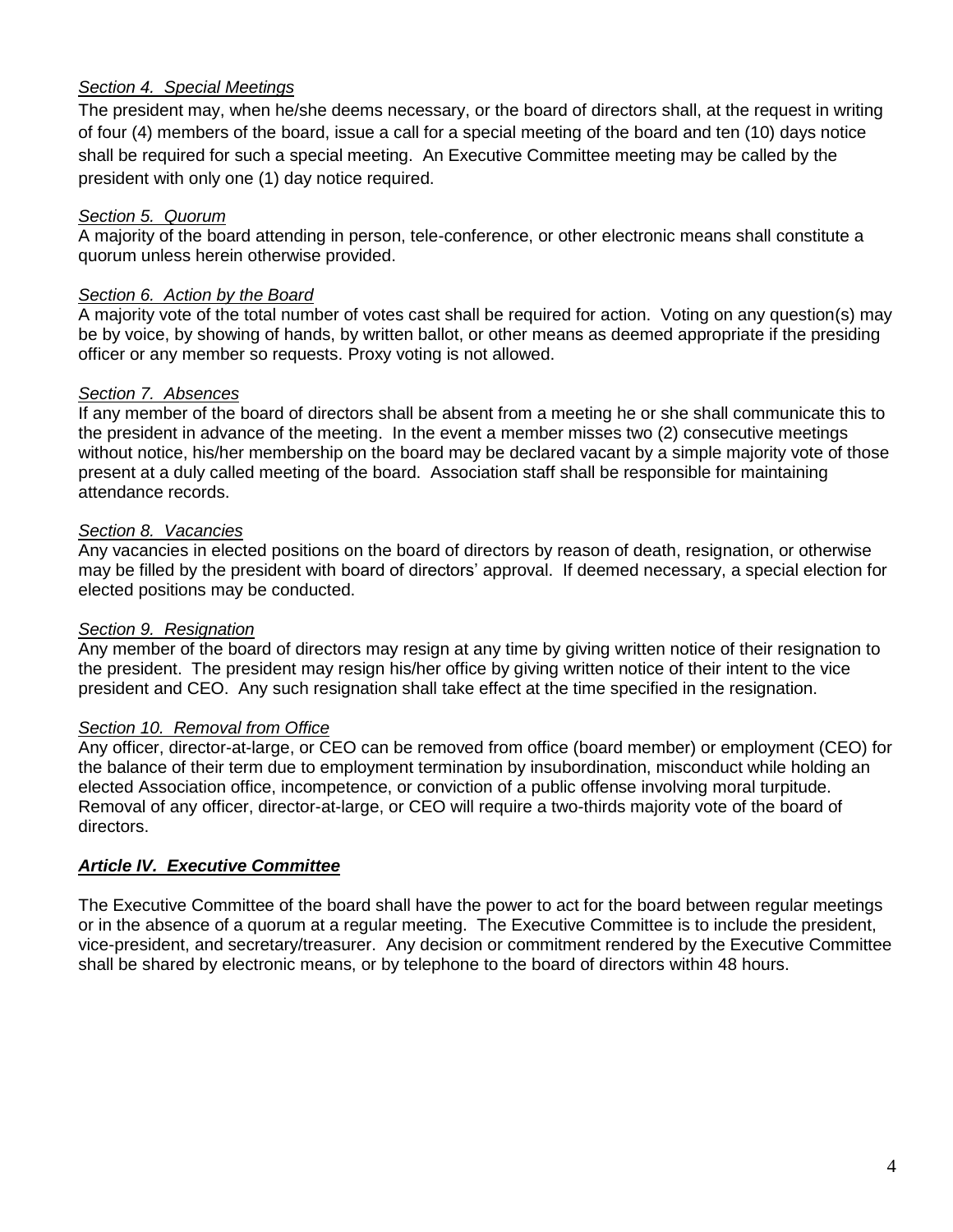## *Article V. Officers, Duties and Terms*

#### *Section 1. Officers*

Association officers shall be president, vice-president, secretary/treasurer, and six (6) directors-at-large.

#### *Section 2. Terms*

The president, vice-president, and secretary/treasurer shall hold office for two (2) years. The directors-atlarge shall hold office for a three (3) year term with three (3) being elected at the appropriate election cycle.

### *Section 3. Qualifications*

In order to qualify to be an elected officer of the board of directors, a member must hold current membership status with voting privileges. These directors may not hold congruent board positions in the Association and Iowa Foundation for Parks and Recreation.

#### *Section 4. Elections*

Officers and director-at-large shall be elected by the membership as provided in the Bylaws (Article VII).

#### *Section 5. Succession*

If a vacancy occurs among the elected officers, the line of succession to the presidency shall be vicepresident followed by secretary/treasurer.

#### *Section 6. Duties*

Duties of the officers and directors-at-large shall be as common usage indicates.

#### *Section 7. Presiding Officer*

The president of the Association shall act as the presiding officer of the Executive Committee, the board of directors, and the Association. The vice-president shall preside in the absence of the president.

#### *Article VI. Nomination and Election Procedures*

#### *Section 1. Obtaining Nominations*

At least ninety (90) days before the Fall Workshop, the Nominating Committee shall notify the membership that suggestions for nominations of officers and/or directors-at-large are invited.

### *Section 2. Preparing the Slate*

The Nominating Committee shall prepare a slate of two (2) qualified candidates according to Article V and Article VI for each elective office: vice president (odd numbered years), secretary/treasurer (even numbered years), and directors-at-large. No person shall be placed on the ballot by the committee without his/her consent.

### *Section 3. Ballot Requirements*

The chair of the Nominating Committee, at least thirty (30) days before the Fall Workshop, shall electronically communicate to voting members in good standing (Article II, Section 3) a ballot carrying the names of the candidates listed in alphabetical order and a brief biographical sketch of the candidates. Members will complete an electronic ballot by which to cast his or her ballot within the permitted time frame.

There shall be a blank line under the names of the candidates for each officer for an additional name to be written in by the voters. A notation on the ballot shall specify the date by which the ballot is to be completed. Such date shall be at least fifteen (15) days prior to the Fall Workshop.

### *Section 4. Determining Election Results*

It shall be the duty of the Nominating Committee, to tabulate the votes at least eight (8) days prior to the Fall Workshop. The person receiving the highest number of votes for each office shall be declared elected. In case of a tie vote, a run-off election between the tied candidates will be held at the first general session of the Fall Workshop. The election shall be held by secret ballot with only those eligible voters present at the session allowed to vote. All official ballots shall be destroyed by the Nomination Committee after the officers are installed. Ballots received after the voting deadline shall not be counted.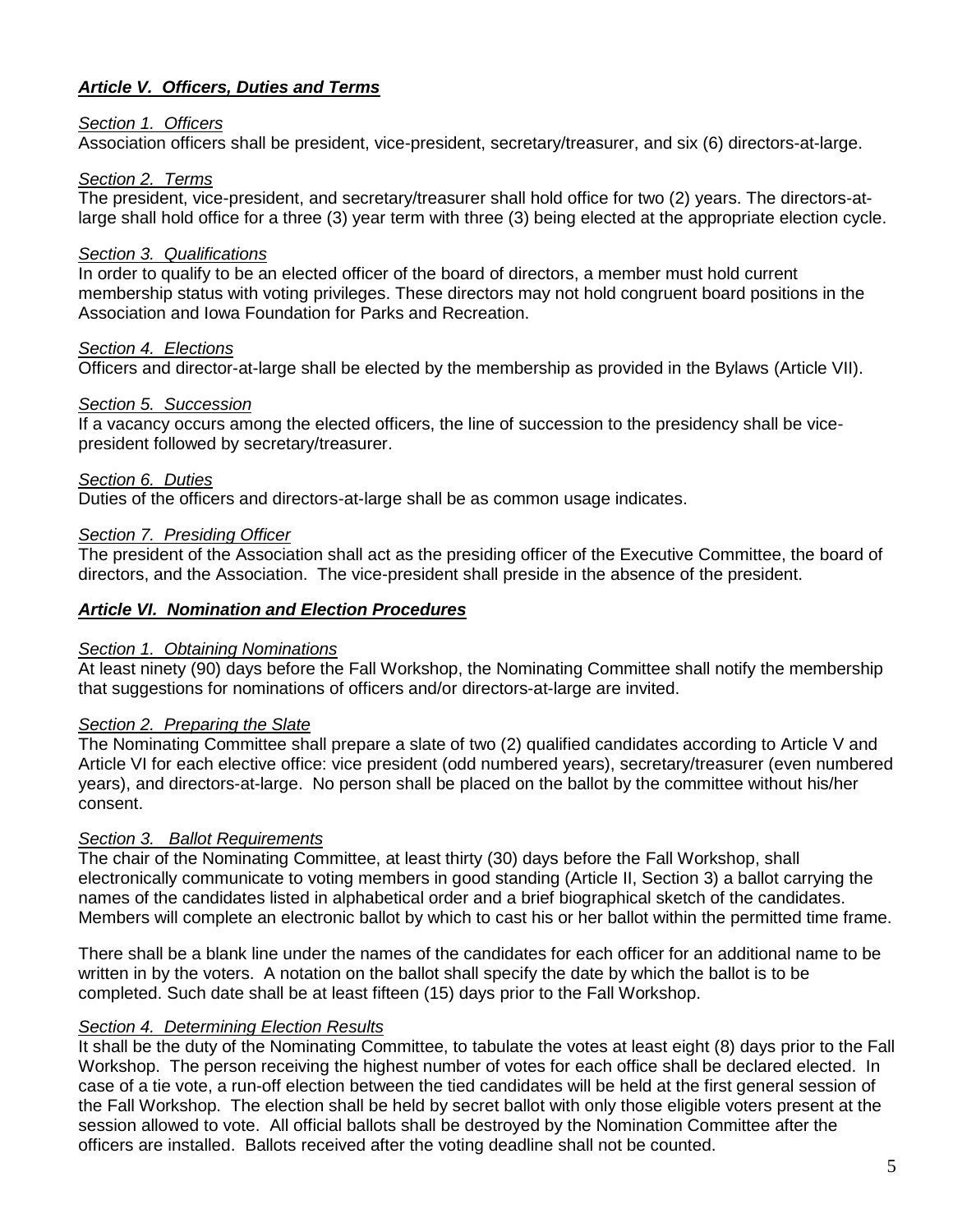## *Article VII. Annual Meeting*

#### *Section 1. Date*

An annual meeting of the Association shall be called by the president or board of directors at a convenient time, date, and location.

#### *Section 2. Special Meetings*

Special meetings of the general membership may be called by the president, upon written petition, of ten percent (10%) of the voting members in good standing.

### *Section 3. Procedure*

All parliamentary business not covered by the Bylaws of the Association shall be governed by Robert's Rules of Order.

### *Article IX. Financial*

### *Section 1. Budget*

The Association budget is established by the board of directors on an annual basis prior to the start of the next fiscal year.

#### *Section 2. Administration*

The CEO has the authority to administer the budget according to the parameters established by the board of directors.

#### *Section 3. Checks and Deposits*

All funds of the Association shall be deposited from time to time in such bank accounts, trust companies, or other depositories as the board of directors may select. The CEO shall sign all checks or other orders for payment of money in the name of the Association. For purchases over, \$5,000.00 the CEO and the secretary/treasurer must sign the check.

#### *Section 4. Contracts*

The board of directors may authorize the CEO or any member of the board of directors to enter into any contract or execute and deliver any instrument in the name of and on behalf of the corporation, and such authority may be general or confined to specific instances.

#### *Section 5. Loans*

No loans shall be contracted on behalf of the Association and no evidence of indebtedness shall be issued in its name unless authorized by resolution of the board of directors. Such authority may be general or confined to specific instances.

### *Section 6. Investments*

The board of directors may authorize the CEO to purchase or transfer reserve funds into approved financial institutions (such as, but not limited to, certificate of deposits, money market accounts, community foundations, etc.)

### *Article X. Amendments*

Amendments to the Bylaws may be made at any duly called meeting of the board of directors, by a majority vote of the board. The proposed amendments shall be submitted to the board no less than fifteen (15) days in advance of the meeting.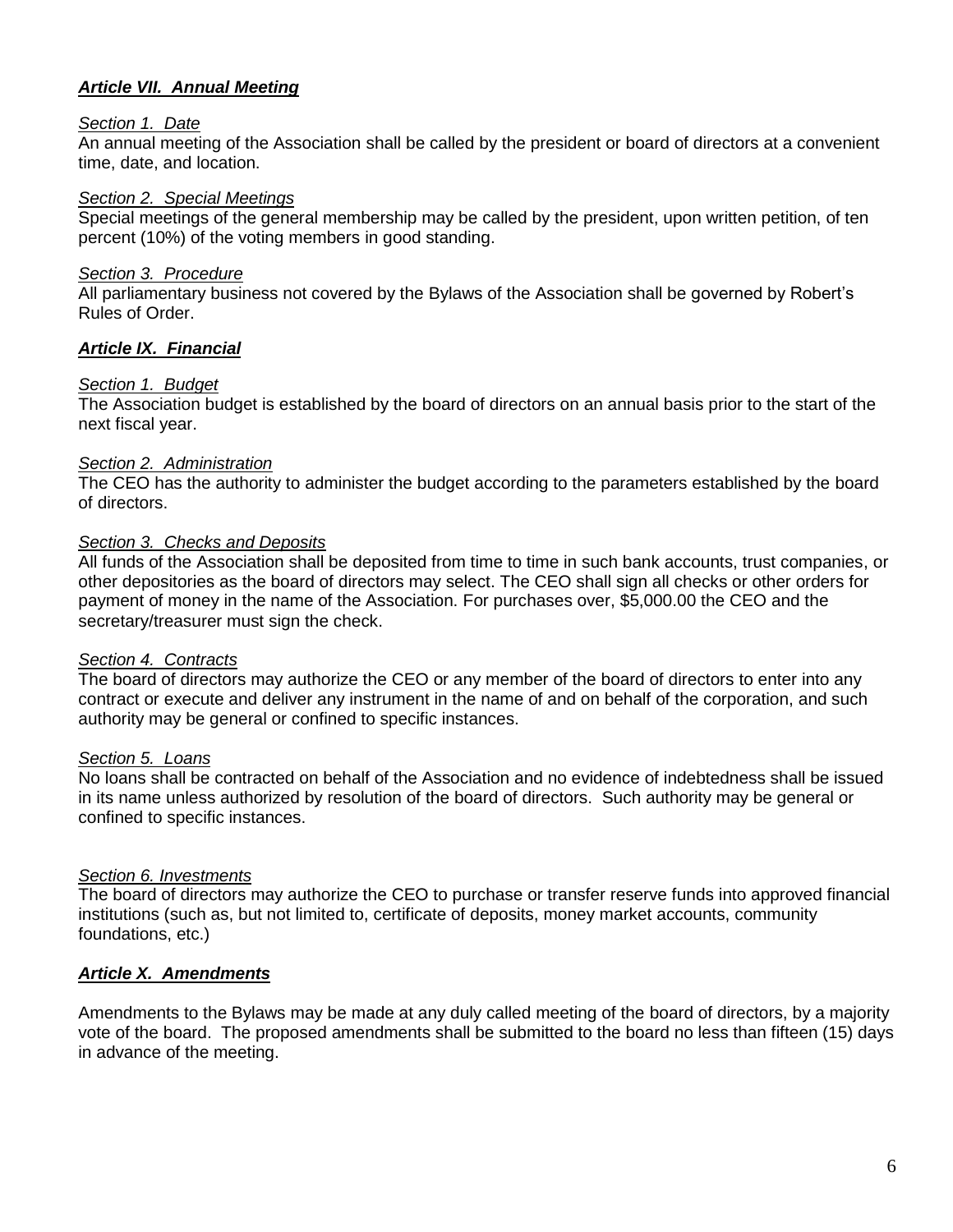## *Article XI. Tax Exemption*

This Nonprofit Corporation shall be exempt from taxation under Section 501-C-(3) of the Internal Revenue Code, and the Board of directors and officers shall not engage in any business activity which will violate the exempt status of the Corporation. All contributions received and funds raised shall be used exclusively for charitable, religious, education, and scientific purposes and no benefit or gain shall incur to any individual or member associated with the Corporation.

| <b>Adopted October</b>   | 1939 – Boston |
|--------------------------|---------------|
| <b>Revised November</b>  | 1952          |
| Revised November         | 1956          |
| <b>Revised November</b>  | 1958          |
| Revised November         | 1959          |
| <b>Revised November</b>  | 1960          |
| <b>Revised November</b>  | 1963          |
| <b>Revised September</b> | 1966          |
| Revised July             | 1968          |
| <b>Revised August</b>    | 1975          |
| <b>Revised February</b>  | 1980          |
| Revised April            | 1983          |
| <b>Revised November</b>  | 1985          |
| Revised January          | 1989          |
| Revised May              | 2000          |
| <b>Revised March</b>     | 2004          |
|                          |               |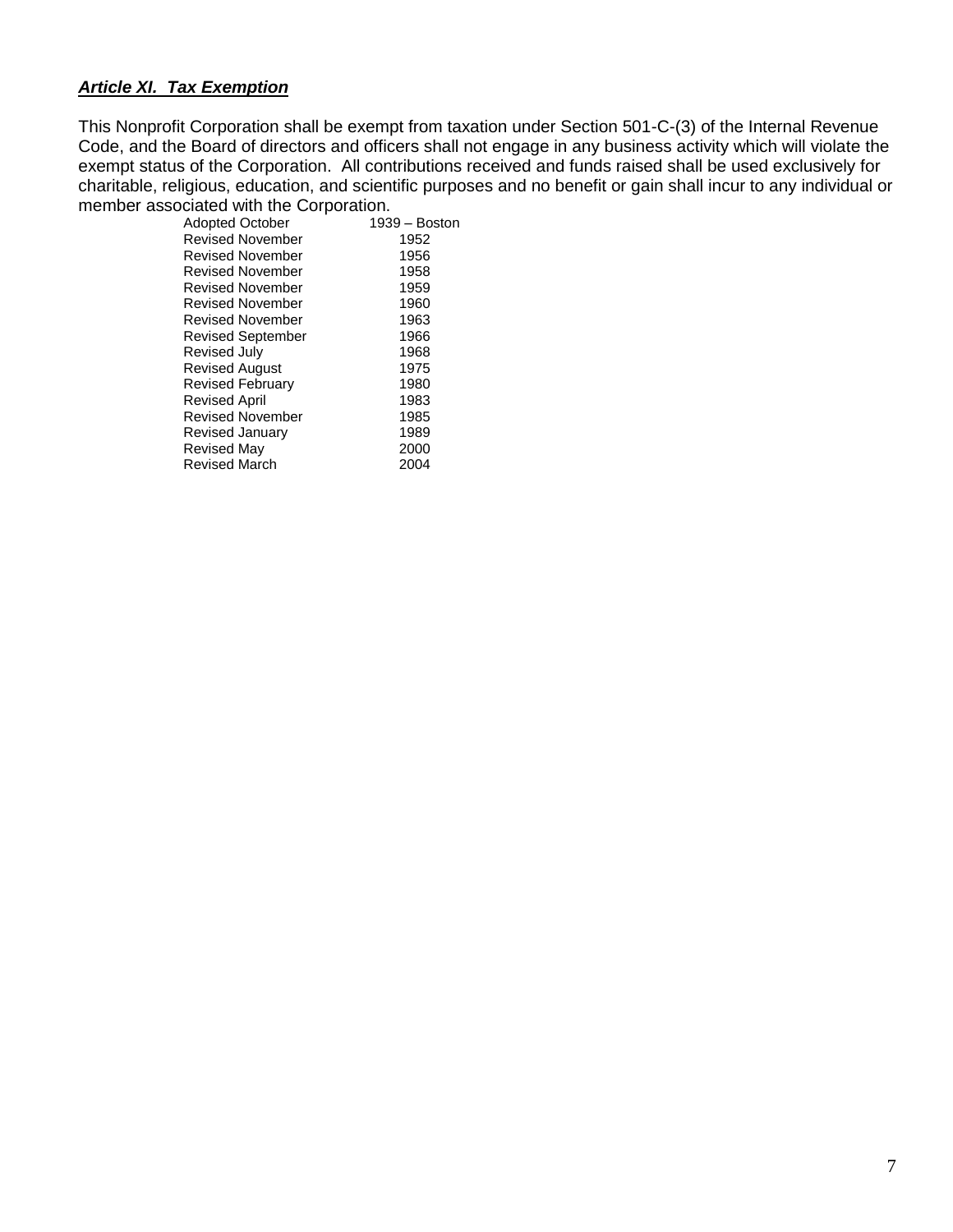## **Iowa Park and Recreation Association Code of Ethics**

The Association has provided leadership toward the development of parks and recreation in Iowa through its vision "a professional organization of engaged members dedicated to achieving the highest levels of parks and recreation services for the communities of Iowa" with a mission "to help members develop their careers and support lasting parks and recreation systems". Members of the Association are dedicated to the common cause of assuring that people of all ages and abilities regardless of race, religion, gender identity, sexual orientation, physical or cognitive ability, and/or socio-economic ability has the opportunity to find leisure time opportunities and enjoy an improved quality of life.

The Association has consistently affirmed the importance of well-informed and trained professionals so that Iowa's communities can offer the best park and recreation services available to their citizens. Members of IPRA are encouraged to support the efforts of the Association and the profession through taking advantage of training opportunities provided to members. These training opportunities consist of conferences, workshops, and seminars, in addition to national, regional, and state certifications.

Because IPRA is a professional association, there is a special responsibility encumbered upon the membership to the Association, fellow members, respective community, and the profession. Therefore, a professional Code of Ethics has been created regarding professional conduct for Association members and staff. As a member or staff of the Association, the following Guiding Principles should be recognized:

- 1. Strive for personal and professional excellence and encourage professional development of fellow members, associates, and students that are majoring in the field.
- 2. Be honest and ethical in all dealings with the public we serve and act with integrity in representing our Association and respective community.
- 3. Avoid interests or activities that are in conflict with the performance of job responsibilities.
- 4. Promote the benefits of parks and recreation, the Association, and the opportunities to engage in leisure time pursuits in his or her community.
- 5. Provide opportunities for citizen growth regardless of race, religion, gender identity, sexual orientation, physical or cognitive ability, and/or socio-economic ability.

In addition, a professional Code of Ethics shall be adhered to by the general membership, the board of directors, and the CEO.

## **Code of Ethics - Board of directors**

- 1. *Board Accountability:* Board members must represent loyalty to the interests of the Association and avoid all real or perceived conflicts of interests. Board members must adhere to the highest standards of integrity to inspire trust amongst the membership.
- 2. *Fiduciary Responsibility*: Board members must avoid conflict of interest with respect to their fiduciary responsibility. There shall be no compensated business done, outside of standard reimbursement, between a board member and the Association. If the board is to decide upon an issue about which a member has an unavoidable conflict of interest, that member shall recuse himself/herself without comment from not only the vote but also from deliberation. Board members must not use their positions to obtain employment with the Association for themselves, family members, or close associates. Should a member desire employment with the Association, he or she must first resign as a board member.
- 3. *Authority*: Board members may not attempt to exercise individual authority over the Association except as explicitly set forth in board policy.
- 4. *Confidentiality*: Board members shall maintain confidentiality on any issue of a sensitive nature.
- 5. *Removal*: any officer or board member can be removed from service due to moral turpitude, negligence of duty as a board member, or employment termination by reason of misconduct. (refer to page 4, Article III, Section 10)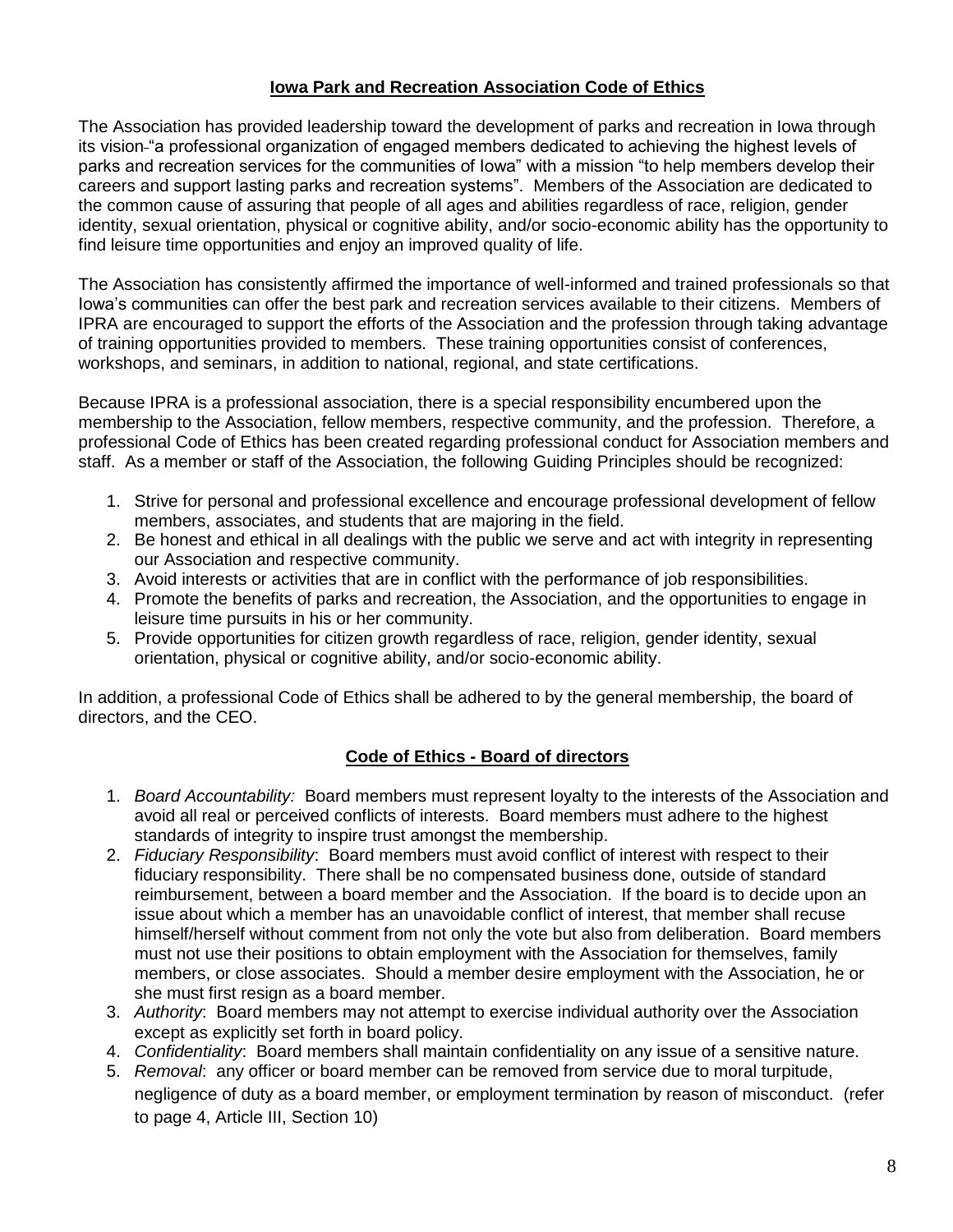## **Code of Ethics – Chief Executive Officer (CEO)**

- 1. *Accountability*: Shall keep the board of directors fully, promptly, and objectively informed. Accepts decisions of the board and represents those decisions to the membership in a professional manner.
- 2. *Fiduciary Responsibility*: Must avoid conflict of interest with respect to his/her fiduciary responsibility. There shall be no compensated business done outside of standard reimbursement. If the board is to decide upon an issue about which staff has an unavoidable conflict of interest, staff shall be recused without comment as well as from deliberation. Staff must not use his/her position to obtain employment with the Association for family members or close associates unless first approved by the current board of directors.
- 3. *Professionalism*: Shall represent the Association in a professional manner in all areas of responsibility. He/she shall be loyal to the board of directors and shall maintain confidentiality on sensitive issues to the board and/or individual members.
- 4. *Strive for Excellence*: Strive for professional excellence and the highest standards of fairness, impartiality, effectiveness, and fiscal responsibility. Promote the interests of the Association at all times.
- 5. *Integrity*: Adhere to the highest standards of integrity and honesty in all public and personal activities to inspire confidence and trust amongst the board and membership.
- 6. *Staffing*: shall adhere to proper supervision and management of all full-time, part-time, and higher education internship students.
- 7. *Board Policy Support*: Shall accept policy decisions of the board and implement and support said policy.
- 8. *Fiscal Responsibility*: Will implement board approved budget. Will keep the board of directors fully informed of the financial condition of the Association through monthly statements.
- 9. *Removal* can be removed from employment due to moral turpitude, negligence of duty, or misconduct. (refer to page 4 , Article III, Section 10)

## **IPRA Member Code of Ethics**

- 1. *Integrity*: Promoting high values, ethics, and standards when representing his/her community and as a member of the Association.
- 2. *Professionalism*: Members shall be professional in their actions and dealings with fellow members and Association staff and should be mindful that their conduct influences the respect that others hold for them and the community they represent.
- 3. *Involvement*: All members should strive to become involved in Association activities by attending conferences, workshops, seminars, and volunteering on committees, as well as participating and/or promoting activities, events, or programs to fellow staff and local citizens regardless of race, religion, gender identity, sexual orientation, physical or cognitive ability, and/or socio-economic ability.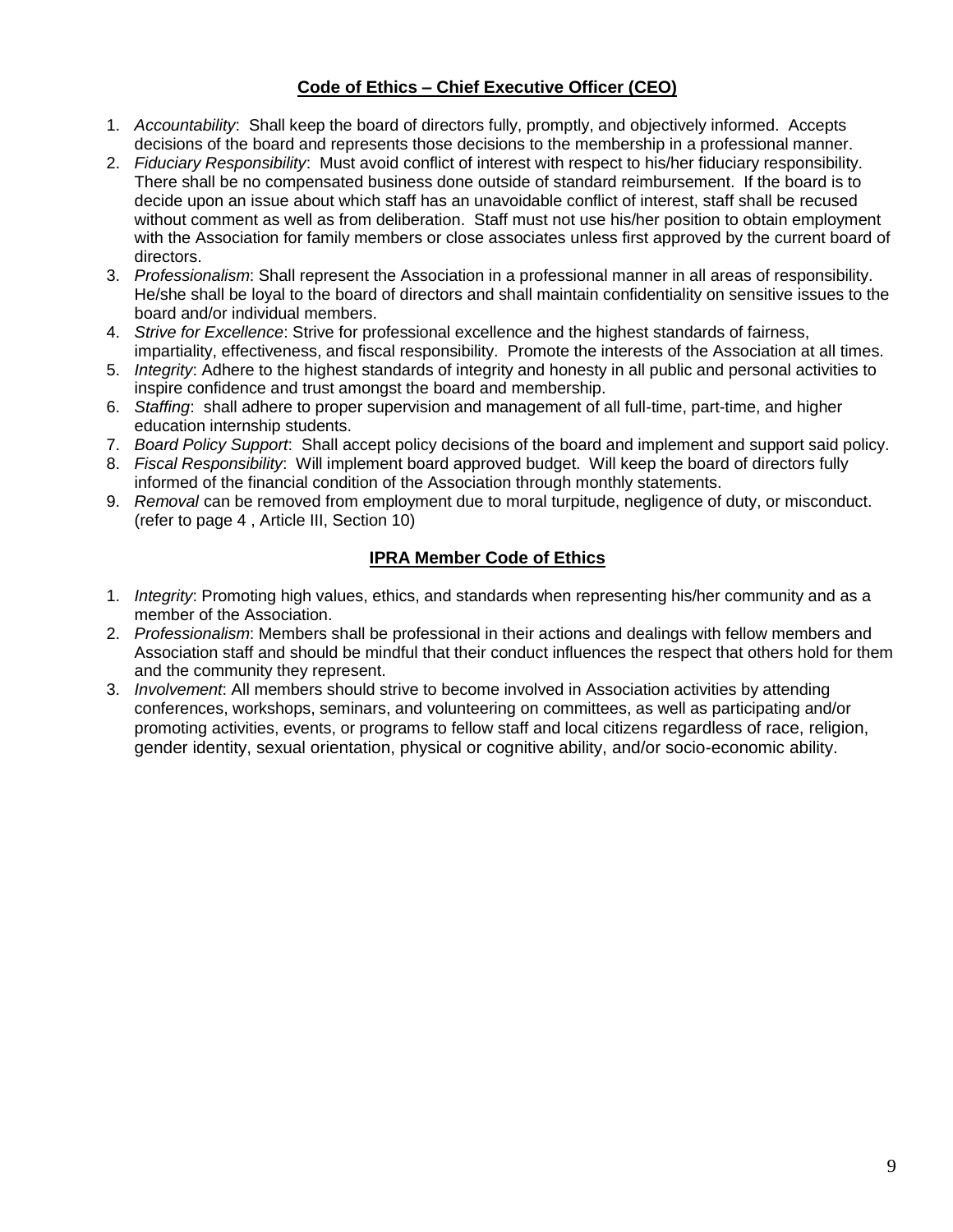# **BOARD OF DIRECTORS**

## **I. Duties**

- A. Conduct the affairs of the Association in accordance with the Constitution, Bylaws, and Manual of Procedures.
- B. Represent the interest of the membership.
- C. Provide direction to the Association via annual action plan or long-range vision.
- D. Determine policies or changes within the limits of the Constitution, Bylaws, and Manual of Procedures to actively carry out the purposes of the Association.
- E. Form standing and special committees to assist in the management of Association affairs; review progress of such committees and act accordingly.
- F. Consider the suspension and expulsion of any member and act accordingly.
- G. Review amendments to the Constitution and Bylaws.
- H. Review and approve the annual budget.
- I. Review membership dues as needed.

#### **II. Operational Procedures**

- A. Meet a minimum of four (4) times per year at the call of the president, in accordance with the Constitution and Bylaws.
- B. Meetings may incorporate in-person, tele-conference, other electronic methods, and/or all the aforementioned.

## **OFFICE OF PRESIDENT**

#### **I. Duties**

- A. Conduct affairs of the Association in accordance with Constitution, Bylaws and Manual of Procedures.
- B. Call and preside over meetings of the board of directors.
- C. Appoint ad hoc committee chairs as needed.
- D. Serve as an ambassador.
- E. Submit an officer's budget and assist with the annual budget as requested by the CEO.
- F. Serve as member of the NRPA Council of State Affiliate Presidents.
- G. Serve as chair of the Personnel Committee.
- H. Serve as chair of the Executive Committee.

### **II. Operational Procedures**

- A. Become familiar with the Articles of Incorporation and Bylaws.<br>B. Review agenda with CEO and preside at all meetings of board
- B. Review agenda with CEO and preside at all meetings of board of directors and Executive Committee; report all action of the Executive Committee to the board of directors within 48 hours.
- C. Conduct all correspondence necessary to fulfilling the duties of the president of IPRA including the responsibilities for relationship between IPRA and NRPA.
- D. Appoint, with approval of the board, individual(s) to fill any vacancy that may occur on the board.
- E. Establish special committees, if needed; also abolish such committees.
- F. Provide direction for action to be taken by standing and special committees.
- G. Attend NRPA National Congress (both years).

### **III. Dates and Deadlines**

- A. Agendas for board meeting are to be e-mailed or faxed to board members at least one (1) week prior to the meeting.
- B. Vacancies on the board are to be filled immediately, upon approval of the board.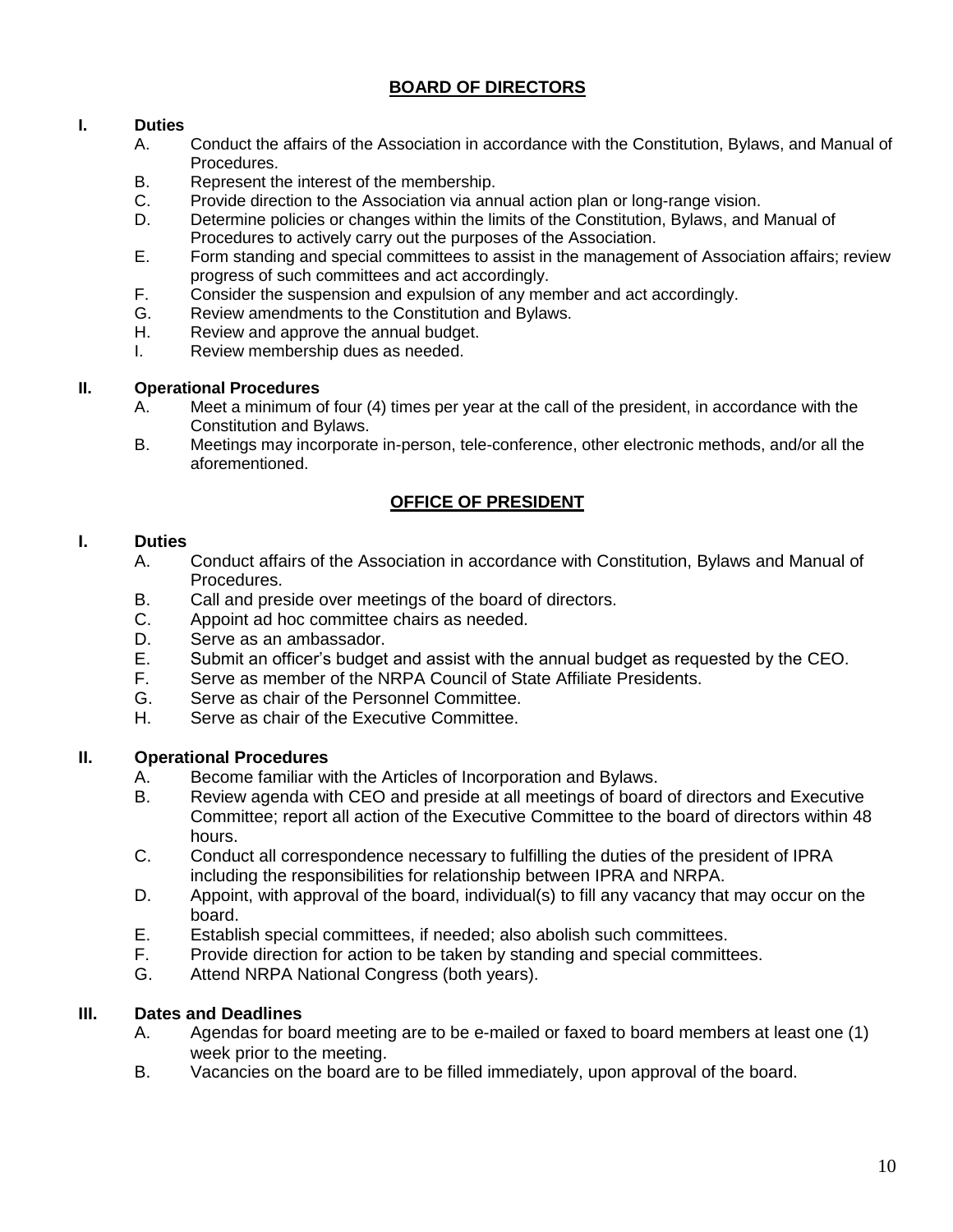# **OFFICE OF VICE-PRESIDENT**

## **I. Duties**

- A. Serve in absence of president.
- B. Serve on Executive Committee.
- C. Serve on the Personnel Committee.
- D. Serve as ex-officio member of all committees.<br>F. Serve as an ambassador.
- Serve as an ambassador.

## **II. Operational Procedures**

A. Aid the president in his/her operational procedures.

# **OFFICE OF SECRETARY/TREASURER**

## **I. Duties/Responsibilities**

- A. Serve on Executive Committee.
- B. Serve as an ambassador.
- C. Perform duties as requested by the president or the board.
- D. Serve on the Personnel Committee.
- E. Serve as Scholarship Committee Chair.

## **II. Operational Procedures**

- A. Assist CEO with preparing yearly budget.
- B. Perform an internal annual review of accounting practices with the CEO.
- C. Present a treasurer's report at each board meeting.
- D. Endorse or sign checks that exceed \$5,000.00
- E. Upon resignation or removal of the CEO, conduct an operational review.

## **III. Dates and Deadlines**

- A. Present treasurer's report at each board meeting.
- B. Perform requested duties by the deadlines established.

## **IV. Scholarship**

- A. Provide opportunities for Association members who need financial assistance and professional encouragement to continue in the field of parks and recreation.
- B. Generate monies in the scholarship fund through fund drives, donations, sponsorships, and other appropriate methods.
- C. Present proposal for scholarships and amount to the board of directors during the annual budget process for their approval.
- D. Develop an annual membership fund drive for scholarship. All donors shall be recognized through an Association publication and other appropriate ways.
- E. Develop an application form.
- F. Promote so students in all colleges of Iowa will be aware of scholarship opportunities.
- G. Campus visits are also encouraged to publicize the scholarships.
- H. Review applications and determine recipient(s).
- I. Invite and strongly encourage all recipients to attend the banquet at no charge.
- J. Responsible for awarding the scholarships at the Conference Awards Banquet.
- K. Secretary/treasurer and CEO shall prepare an annual financial report prior to July 31.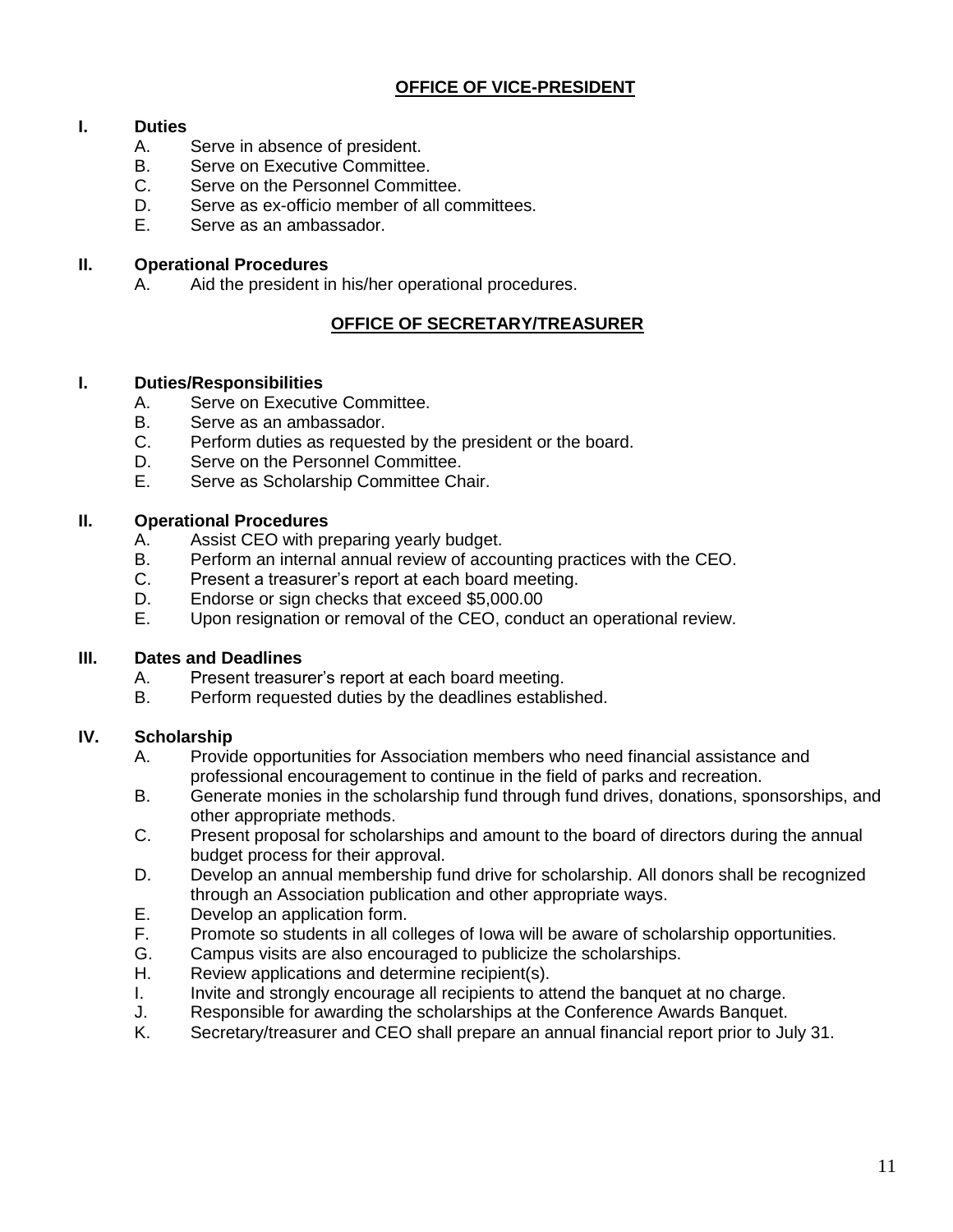# **II. Scholarship Fund**

- A. A special scholarship fund has been authorized by the board of directors. With board approval, the interest from this money and any additional funds designated for scholarships are to be used exclusively for scholarship programs and professional training grants. The principal is not to be used for any scholarship request. All money generated by the Scholarship Committee is to be placed into the scholarship fund with the intent that this fund will continue to grow. As the fund increases, so does the interest earned and the possibility of additional scholarships being awarded.
- B. This fund is set up as a special account and all financial statements will indicate the status of this fund. This will ensure that it is to be used only for the purpose of supporting current and/or future scholarships and grants as determined appropriate by the board of directors.

#### **III. New Scholarships**

A. Any new scholarships are to be a minimum of \$750.00.

### IPRA SCHOLARSHIPS AVAILABLE (as of June 2019)

#### Kathryn Krieg and IPRA Invest In You Membership Scholarship -

\$1,000 Available to Association members in good standing after completing at least three years of full-time equivalent service in the Parks and Recreation profession within the state of Iowa. Scholarship must be used to cover the direct expenses up to \$1,000 of attending a national professional development opportunity in the field of Parks and Recreation.

#### Musco/Outdoor Recreation Products Scholarship - \$750

Up to \$750 scholarship available to IPRA members in good standing who are a practitioner in pursuance of undergraduate/graduate study or professional certification in the field of parks and recreation. This scholarship will be offered so long as the giver(s) wish to continue this opportunity.

### USA Softball-Iowa Scholarship - \$750

Available to students not employed as a full-time Parks and Recreation practitioner. This scholarship is a contribution from USA Softball-Iowa.

\*\* Note on eligibility of scholarship recipients:

Students applying for the scholarship must: 1) have a minimum of one semester or summer term left to complete when the scholarships are awarded, 2) be a current member of IPRA, and 3) complete an official IPRA Scholarship application form. The Scholarship Committee reserves the right to assign specific scholarships to respective eligible students. Scholarships are awarded at the Conference.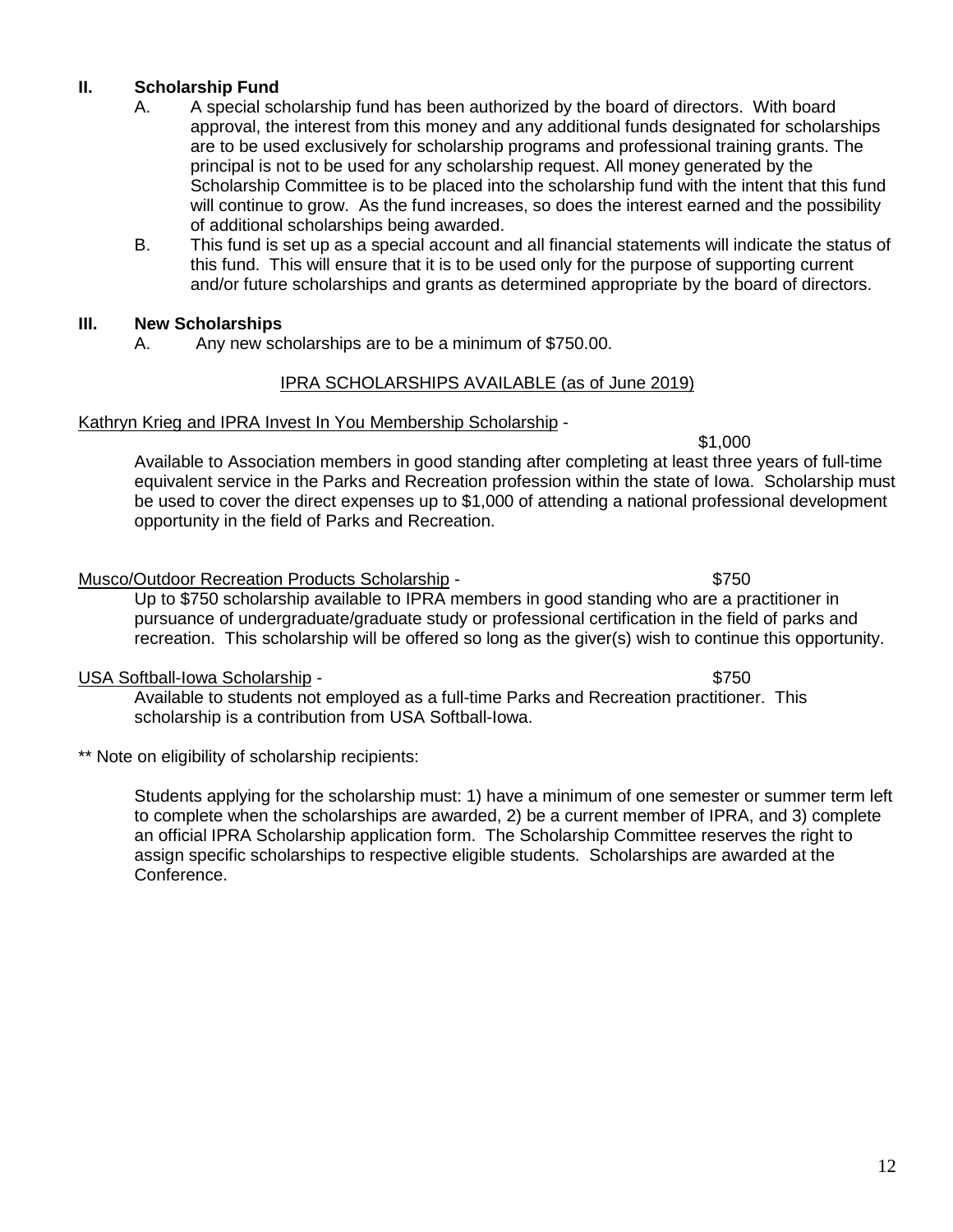# **OFFICE OF DIRECTOR-AT-LARGE**

## **I. Duties**

- A. Serve on board of directors.
- B. Serve as liaison to board of directors for assigned committees.
- C. Serve as an ambassador.<br>E. Relate membership conce
- E. Relate membership concerns to the board of directors.<br>F. Attend all regular and special meetings of the Board of
- Attend all regular and special meetings of the Board of directors.

G. Report at board meetings on the work/activities/programs/events of assigned self-sustaining

and/or specialized committees. This may include attending committee meetings.

#### **OFFICE OF PAST PRESIDENT**

### **I. Duties**

- A. Provide direction to the Association.
- B. Be an advisor to the board of directors and current president.

### **MANUAL OF PROCEDURES Committee Structure**

- There are six (6) standing committees which the president shall annually appoint: Aquatics, Unite, Grow, Sustain, Inform, and Young Professional Network,. Standing committee is defined as a body whose work fluctuates based on assigned tasks within the contents of the bylaws in addition to tasks assigned by the board of directors. Chairs are selected by the president with board approval.
- There are seven (7) self-sustaining committees which are automatically assigned: Awards, Executive, Fall Workshop, Personnel, Scholarship, Professional Certification and Continuing Education, and Conference. Self-sustaining committee is defined as a body whose work is done on annual basis with committee chair automatically assigned by venture of committee task.
- Committee chair shall have the authority to secure additional committee members and to appoint subcommittees.
- The board of directors shall receive copies of reports, minutes, and other official business of all committee work.
- Committee chairs are responsible for notifying in a timely manner the assigned board member, president and CEO of meeting times/locations, meeting agenda, planned activities/events/programs, proposed changes to committee responsibilities or its assigned duties, meeting minutes (if available), and etc.
- Committees may not make binding commitments for the Association unless prior approval has been received, in writing, from the board of directors or CEO.
- Chairs shall submit written reports for each regular meeting of the board of directors. Chairs shall attend board meetings as requested by the president.
- Chairs shall submit an annual report of activities to the president and CEO.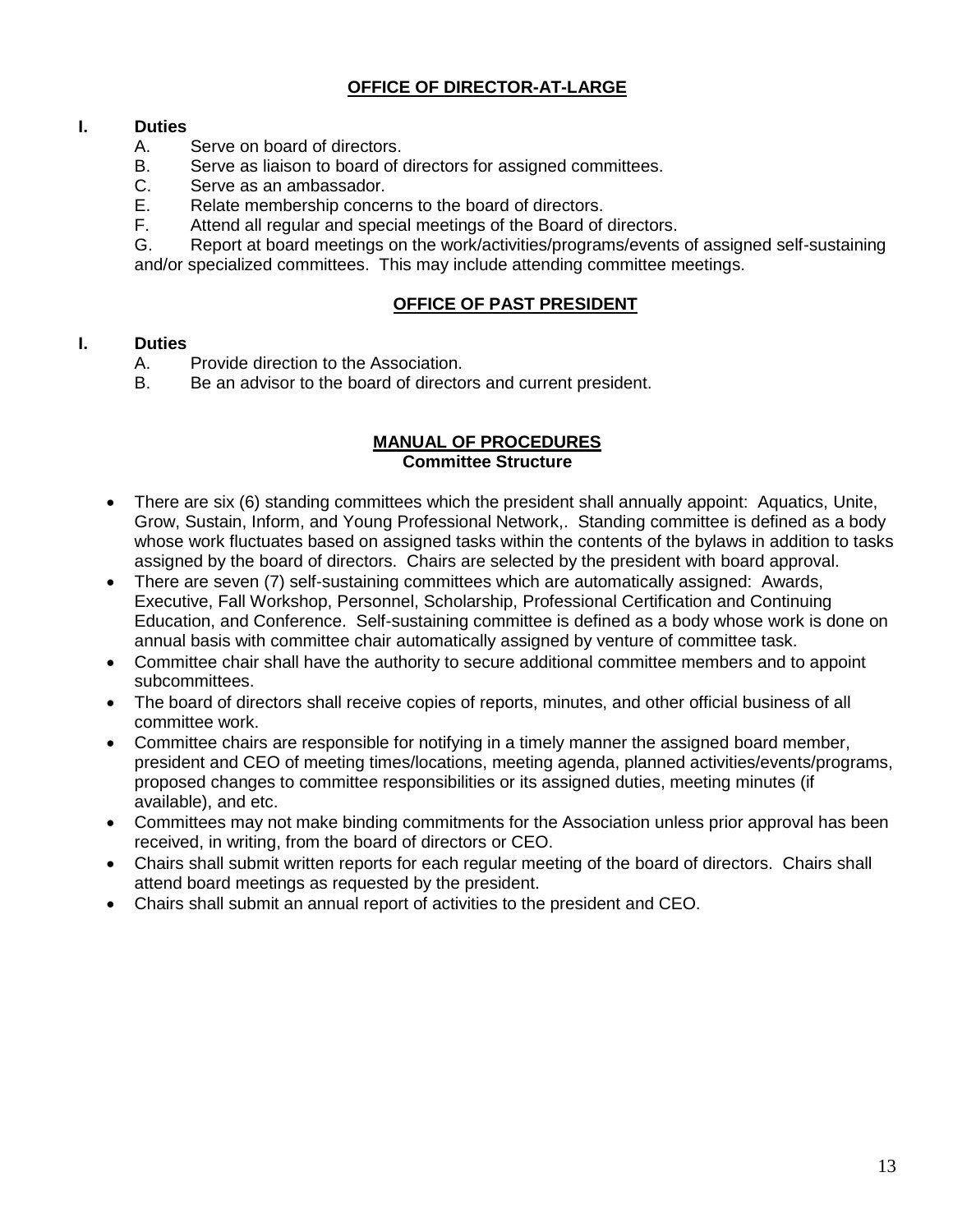## **Self-Sustaining Committees**

## **Awards Committee**

## **I. Membership**

- A. The committee will be composed of the three (3) most recent recipients of the Slattery / Trueblood Professional Award in addition to the two (2) most recent recipients of the Dr. Carole J. Hanson New Professional Award who are willing to serve.
- B. The chair shall always be the outgoing (most senior) Slattery / Trueblood Professional Award recipient unless he/she does not wish to serve in this capacity, in which case, the chair will be selected from the remaining Slattery / Trueblood Professional Award recipients.
- C. Should any of the most recent recipients of the Slattery/ Trueblood Professional Award and/or Dr. Carole J. Hanson New Professional Award recipients not be willing to serve, the president shall appoint a replacement, using a succession from most recent award recipient until an individual is willing to serve the term balance.
- D. There shall always be no less than three (3) Slattery/Trueblood recipients sitting on the committee.

## **II. Duties**

- A. To execute the awards program by giving recognition for public service and professional accomplishment in the park, recreation, and conservation movement.
- B. To prepare deadlines, specify necessary nominee qualifications, and nomination procedures.

## **IV. Nomination Procedures**

- A. The committee is to furnish the membership with the awards information, nomination forms and urge the membership to consider all those worthy of receiving recognition by submitting their credentials for evaluation by the committee. Any Association member in good standing may nominate candidates for each award. The nominees may be endorsed by other members of the Association with the exception of Awards Committee members.
- B. All nomination materials should be available starting no later than the first week of January prior to that year's Conference. Deadline shall be no later than five weeks prior to that year's **Conference**
- C. It is suggested that to the extent it is feasible, all plaques and certificates are to be provided by the state office.
- D. Committee members may not nominate, sponsor, or write letter of support for nominees.
- E. Nominations not meeting requirements for submission will not be accepted.
- F. Nominations must be submitted by an Association member in good standing or be submitted by a department which has at least one Association member in good standing.
- G. There will be only one (1) Slattery / Trueblood Professional Award and one (1) Dr. Carole J. Hansen New Professional Award recipient per year.

### **V. Announcement and Presentation Procedures**

- A. Awards are to be presented to the recipients at the annual awards banquet, and no announcement is to be made prior to this time.
- B. For purposes of maintaining better records, the names of award recipients should be included in the annual report one year after they receive their awards.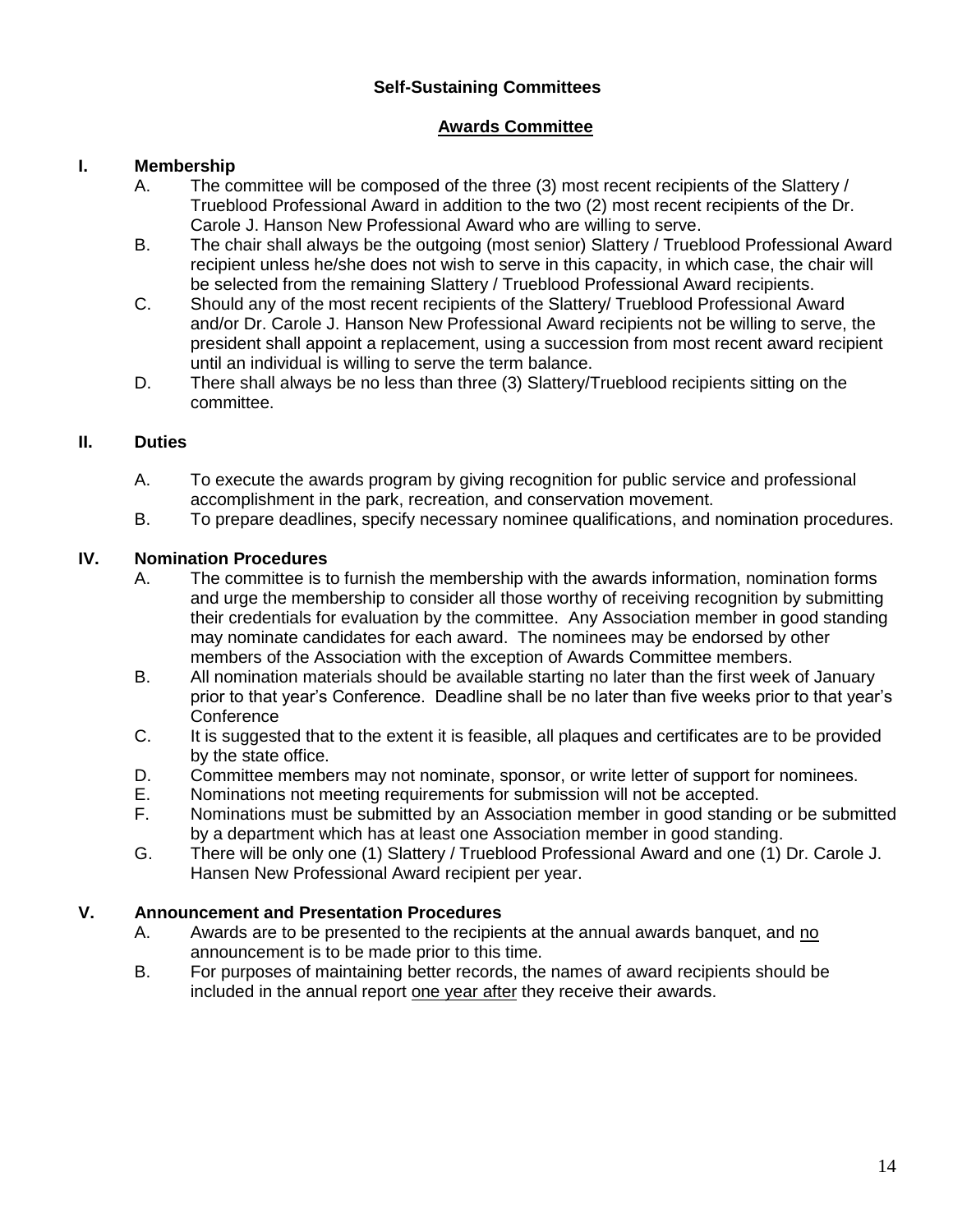## **VI. Awards Offered**

- A. *Slattery / Trueblood Professional Award* This is the highest professional award in the Association award program. (An individual may receive this award only once in his/her lifetime.) Nominees must have been a member of IPRA for a minimum of 10 years.
- B. *Dr. Carole J. Hansen New Professional Award* This recognizes the commitment and involvement to the profession and our association by a member who has joined the professional rank within the past seven (7) years.
- C. *T. Ray Frame Park Maintenance Award* This recognizes an outstanding maintenance person within a park and/or recreation department.
- D. *Claude Ahrens Community Service Award* An individual who have made outstanding contributions to the park, recreation and conservation movement.
- E. *Volunteer Group* This recognizes a group of volunteers who have made outstanding contributions to the park, recreation, and conservation movement.
- F. *Business Support* For private commercial organizations that have contributed to parks and recreation to enhance the quality of life within the community, county or state.
- G. *Service Club Award* This recognizes a service group which has made significant contributions to the park, recreation, and conservation movement.
- H. *Permanent Part-time Team Member* This recognizes a permanent part-time or ongoing seasonal department employee who is an integral asset to local parks and recreation agency. Employed less than 30 hours per week.
- I. *Administrative Assistant*  this recognizes an administrative assistant and/or clerical staff member who is employee year-round averaging no less than a minimum of twenty (20) hours per week.

## **Iowa Parks and Recreation Association Awards Criteria**

## **Background**

The Association recognizes outstanding professionals and volunteers through a series of awards that are given annually. The awards program is administered by the Awards Committee, a committee which reports to the Board of directors and receives assistance from Association staff. Presently, there are nine (9) awards which either professionals or volunteers are eligible to receive. Each award is governed by criteria referenced to in this document. Finally, there are other recognitions which from time to time may be appropriate to give. This document assists in the governance of that process as well

## **Current Slate of Awards**

- Slattery/Trueblood Professional Award
- Dr. Carole J. Hanson New Professional Award
- T. Ray Frame Park Maintenance Award
- Claude Ahrens Community Service Award
- Volunteer Group Award
- Business Support Award
- Service Club Award
- Permanent Part-time Team Member Award
- Administrative Assistant Award

### **Iowa Parks and Recreation Association Awards Criteria & Eligibility**

## • **Slattery/Trueblood Professional Award**

The Slattery/Trueblood Professional Award is the highest professional award. The "professional" encompasses many outstanding traits. To be considered for this award, the nominee should be an individual who has given of his/herself as they work with his/her clientele. Their everyday life should exemplify outstanding, dedicated and unselfish service to the profession, community and to this Association. Association membership for a minimum of 10 years is required to be eligible for receiving this award.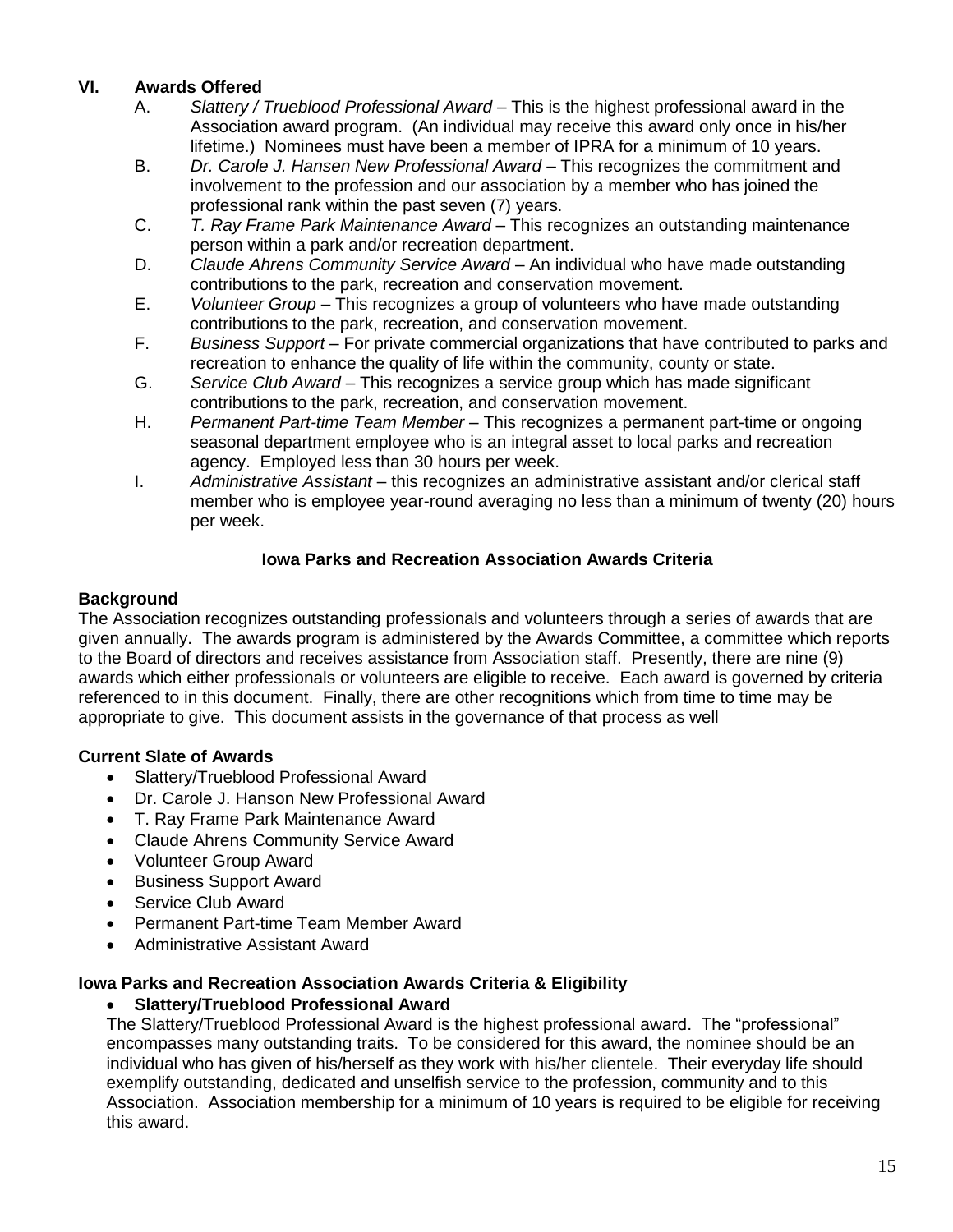## • **Dr. Carole J. Hanson New Professional Award**

The Dr. Carole J. Hanson New Professional Award recognizes the professional who has exemplified commitment and outstanding service to the parks and recreation profession and to the Association. It is designated for the individual who has joined the professional ranks within the past seven (7) years. Association membership is required to be eligible for receiving this award.

## • **T. Ray Frame Park Maintenance Award**

The T. Ray Frame Maintenance Award is given to the outstanding maintenance person or maintenance supervisor with a park and recreation department who has demonstrated a high level of skill in his/her work; goes beyond what would be considered adequate or expected as well as shows devotion on and off the job. This is designed to be a "blue collar" award for a professional in a non-supervisory or working supervisor position. Association membership is not required to be eligible for receiving this award.

### • **Claude Ahrens Community Service Award**

The Ahrens Award recognizes an individual outside of our profession who has provided support and contributed to the strengthening of programs and resources within his/her community, area and state. Association membership is not required to be eligible for receiving this award.

### • **Volunteer Group Award**

The Volunteer Group Award recognizes a group of volunteers outside of our profession, who likeminded interests have supported the strengthening of programs and resources. This is achieved through outstanding contribution to the park, recreation, and conservation movement within their community, area, and state. Association membership is not required to be eligible for receiving this award.

## • **Business Support Award**

The Business Support Award is designed to recognize a private organization that has contributed to the parks and recreation profession and has enhanced the quality of life within their community, area, and state. Association membership is not required to be eligible for receiving this award.

### • **Service Club Award**

The Service Club Award recognizes a service group outside of our profession which has supported and contributed to the strengthening of programs and resources to departments and the community by outstanding contributions to the park, recreation, and conservation movement. Association membership is not required to be eligible to receive this award.

### • **Permanent Part-time Team Member**

The Permanent Part-time Team Member Award recognizes a permanent part-time (less than 30 hours per week on a yearly basis or ongoing seasonal department employee who is an integral asset. Cannot be a park maintenance employee as T. Ray Frame award addresses this situation. Individual demonstrates passion, enthusiasm for the profession, agency, and public. Demonstrates leadership in providing quality programming and/or services. Demonstrates leadership in developing fellow part-time and/or seasonal employees. Association membership is not required to be eligible to receive this award.

### • **Administrative Assistant Award**

The Administrative Assistant Award recognizes administrative and/or clerical staff who are an integral asset to local park and recreation agencies. These individuals perform necessary duties in providing excellent administrative services so the department can provide top quality programs, special events, superior customer service, in addition to, other behind the scenes encouragement. Nominee must work year-round averaging no less than a minimum of twenty (20) hours per week. Association membership is not required to be eligible to receive this award.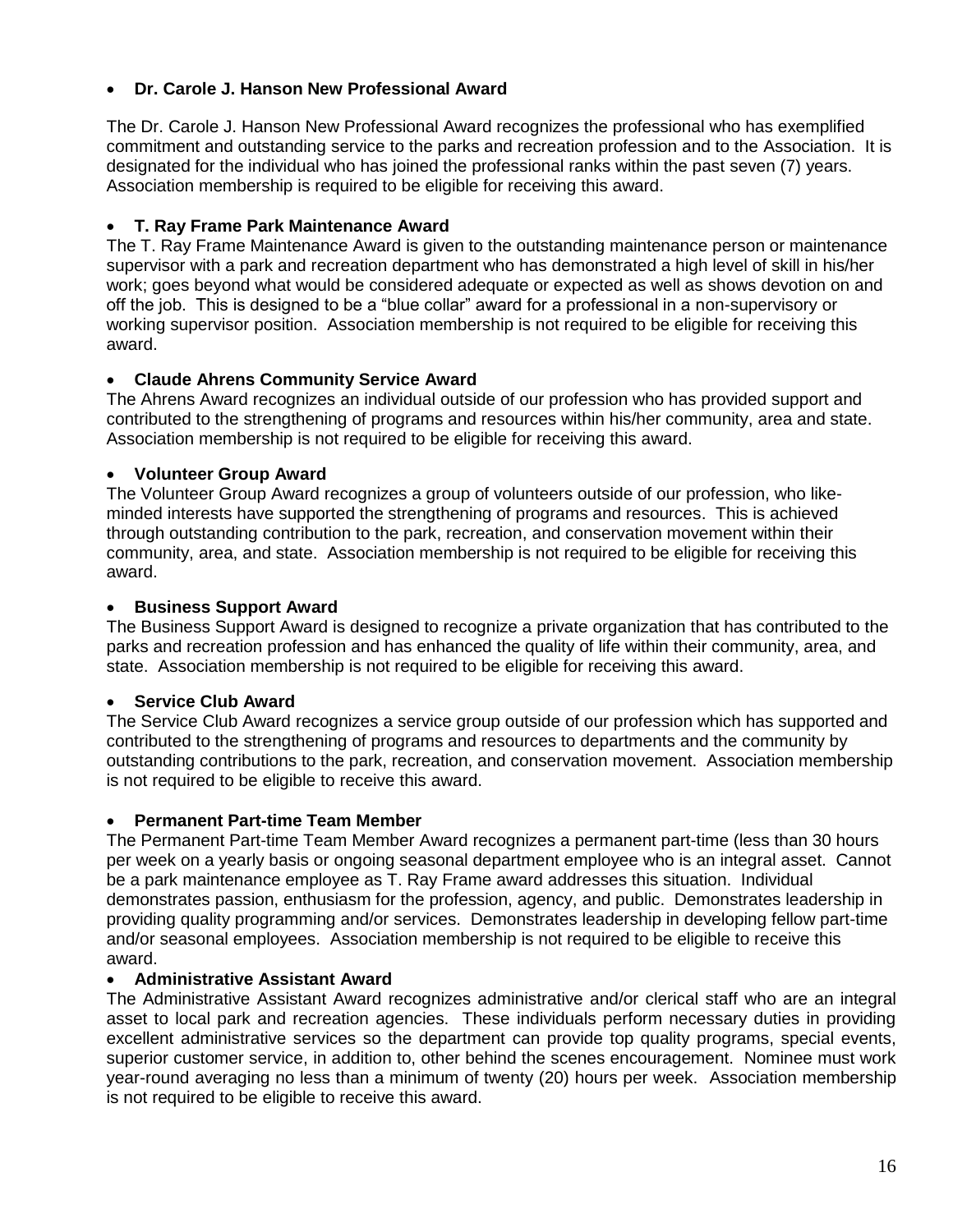## **Awards Nominating Process**

The Awards Committee is charged with handling the awards process and communicating to the membership in various ways award program information, which includes the process for award nominations. Association members are encouraged by the committee to nominate deserving individuals/groups for these various honors. The committee, when all nomination packets have been received by the prescribed deadline, makes the determination of recipients for the various awards. An awards program is held during the banquet ceremony at the Conference. The Awards Committee functions under the authority of the board of directors.

## **IPRA Awards Naming Protocol**

The Awards Committee and board of directors recognize that there is a need to have criteria in place as it relates to naming new awards and/or renaming existing awards. The following shall be the established protocol:

- 1. The person for whom the award is being named must be a recognized leader in the field of parks and recreation and must be an individual who has been recognized at the state and preferably national level for his/her contributions to the area exemplified by the criteria of the award.
- 2. The person for whom the award is being named must be a current or former member of the Association.
- 3. All Association awards are reviewed annually by the Awards Committee for content and validity. In the case of named awards, the period for all named awards shall be a minimum of 20 years. The Awards Committee reserves the right to maintain the name of the award after 20 years or to recommend to the board of directors a revision of its name and continue the award after that period.
- 4. All requests to name new awards or rename existing awards shall be delivered in writing to the board of directors. The board of directors may choose to forward the request to the Awards Committee for a recommendation. The board of directors reserves the right to approve or deny the request.
- 5. All requests to name new awards or rename existing awards must be accompanied by a biographical description of the person for whom the award is named and a statement of justification.
- 6. CEO will notify the family/heirs of the renamed award and justification for such board action.

### **Process for Considering New IPRA Awards**

- 1. The board of directors will consider and evaluate the development of any new award by reviewing proposals brought forward. The board of directors reserves the right to forward the request to the Awards Committee for a recommendation. New award proposals shall include an executive summary and detailed rationale for the award's need and how it will benefit the Association and parks and recreation in Iowa.
- 2. All background information and materials used to develop award criteria must be presented to the board of directors.
- 3. For any newly named award proposed to the board of directors, the person for whom the award is to be named must be a recognized leader in the field of parks and recreation.
- 4. Suggestions for new awards are accepted at any time and shall be directed in writing to the president.
- 5. The Awards Committee and/or the board of directors shall develop a set of criteria, eligibility and award name. The board of directors shall have final authority on determining any new award, the final criteria, eligibility, and the award's name.
- 6. If a new award is approved, the Awards Committee will then develop the application and selection process in accordance with the annual awards program and shall be responsible for promoting the new award to the membership.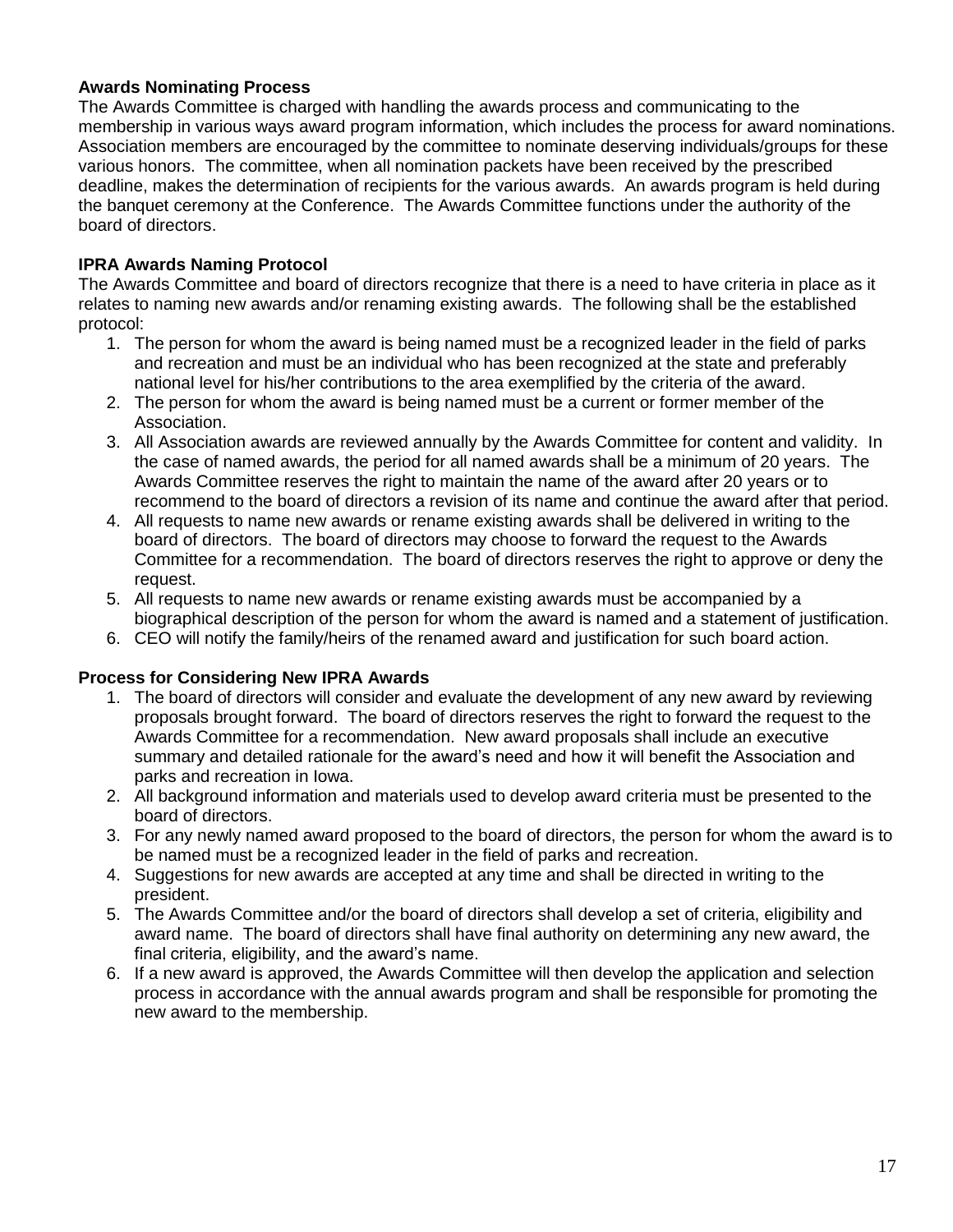## **Other Recognitions**

From time to time, it may be determined that special recognitions are needed for members, volunteers, or others benefiting the Association, the parks and recreation profession, and quality of life movement. The process for special recognitions shall be managed by the Awards Committee, under authority of the board of directors. Special recognitions may include, but are not limited to:

- Retirements of long-time members
- Outstanding leadership on project or association initiative
- Special contribution(s) to the Association

## **Executive Committee**

### **I. Membership**

A. The members of this committee shall include the president, vice-president, and secretary/treasurer.

#### **II. Duties**

- A. The Executive Committee is vested with the authority to act for the board of directors.
- B. The Executive Committee shall meet whenever necessary to conduct business between official meetings.

#### **III. Operational Procedures**

- A. The president will serve as chair of the Executive Committee and shall call and preside over Executive Committee meetings. The vice president shall preside in the absence of the president.
- B. The chair shall report all action of the Executive Committee within 48 hours to the board of directors.

### **Fall Workshop Committee**

### **I. Membership**

- A. Local workshop host chairs the committee, if possible, with committee members from local area agencies.
- B. CEO.
- C. Board of directors' representative.
- D. PCCE committee representative.

### **II. Purpose**

A. The committee is responsible for planning and executing all facets of the Fall Workshop.

## **III. Duties and Operational Procedures**

A. Duties and responsibilities of the committee are indicated in the IPRA Fall Workshop Document.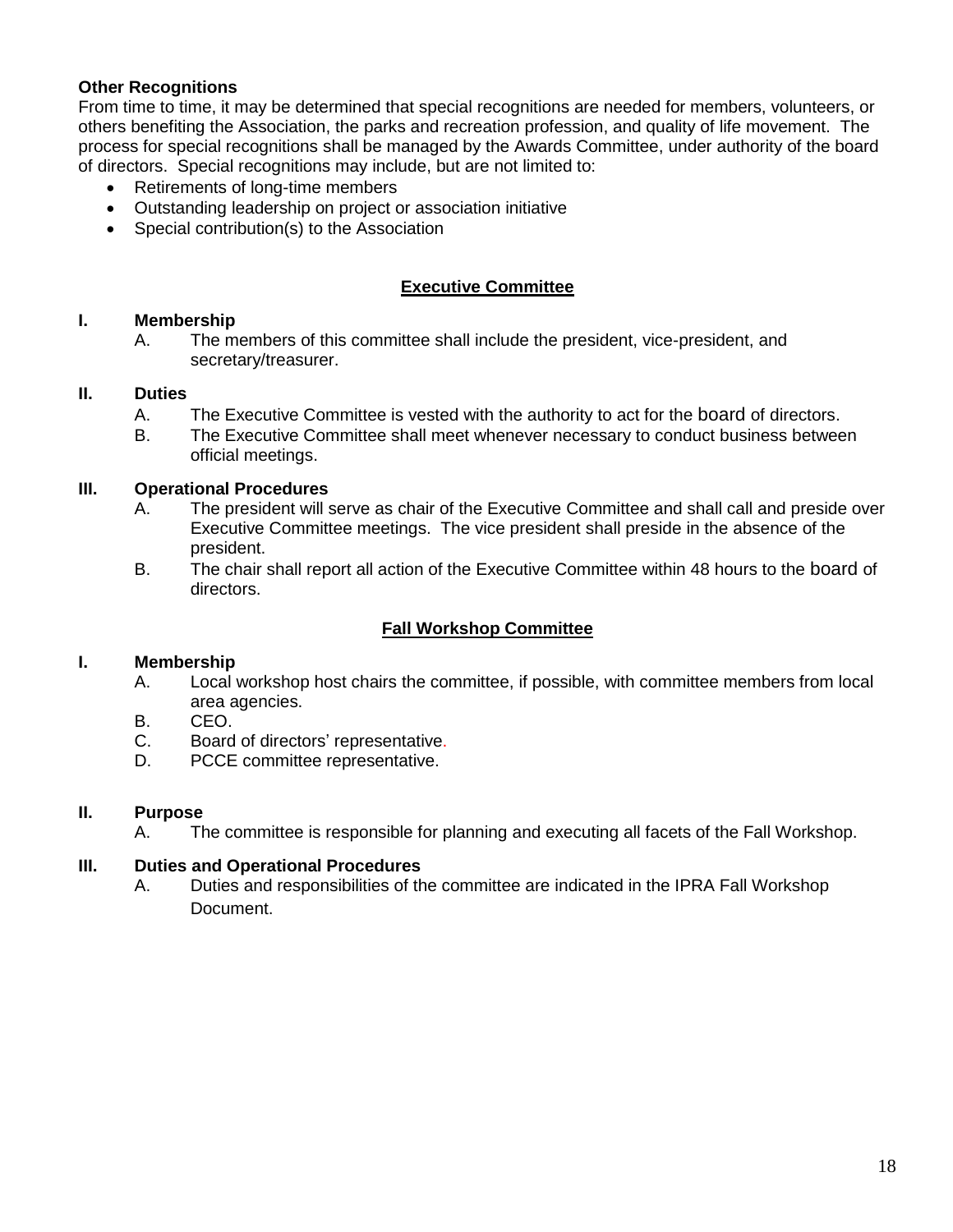# **Personnel Committee**

## **I. Membership**

- A. Committee shall consist of, president, vice president, secretary/ treasurer, and one director at large. President shall serve as chair.
- B. The committee shall solicit input for the purpose of discussing the performance evaluation of the CEO and staff will be July 1 - April 30 with input from board of directors
- C. Evaluation discussion with the CEO will be done by the four (4) member committee.

## **II. Duties**

- A. Review the CEO job description and evaluation form annually. Recommend changes to the board of directors.
- B. Evaluate the job performance of the CEO prior to the budget process. This is to be a written evaluation that is discussed orally with the CEO.
- C. Review and recommend to the board of directors the salary and benefits for all employees at the meeting where the annual budget is established.
- D. Review job description and annual performance evaluations written by the CEO for all employees under his/her supervision and make appropriate recommendations.
- E. Handle all other related personnel matters as assigned by the board of directors.
- F. Determine CEO fiscal year goals and objectives.
- G. Approve administrative assistant goals and objections as determined by the CEO.
- H.

## **Conference Committee**

### **I. Membership**

- A. Host department member or another Association member willing to serve as chair.
- B. Local hosts.
- C. CEO
- D. Board of directors' representative.
- E. PCCE committee representative.
- F. Young Professional Network representative
- G. Other committee chairs or interested parties.

#### **II. Purpose**

A. The committee is responsible for planning and executing all facets of the annual conference.

### **III. Duties and Operational Procedures**

A. Duties and responsibilities of the committee are indicated in the Conference Planning Document.

## **Professional Certification and Continuing Education (PCCE) Committee**

### **I. Function**

- A. Shall establish the criteria and procedures for the administration of the continuing education unit (CEU) utilizing current National Recreation and Park Association standards and guidelines. NRPA guidelines can be found at www.iapra.org
- B. Shall provide professional development leadership guidance to event/conference/workshop organizers or organizing groups to ensure efficient and effective learning opportunities for the Association's membership
- C. Shall maintain the integrity of the NRPA's CEU Policy and Procedures located on the NRPA website.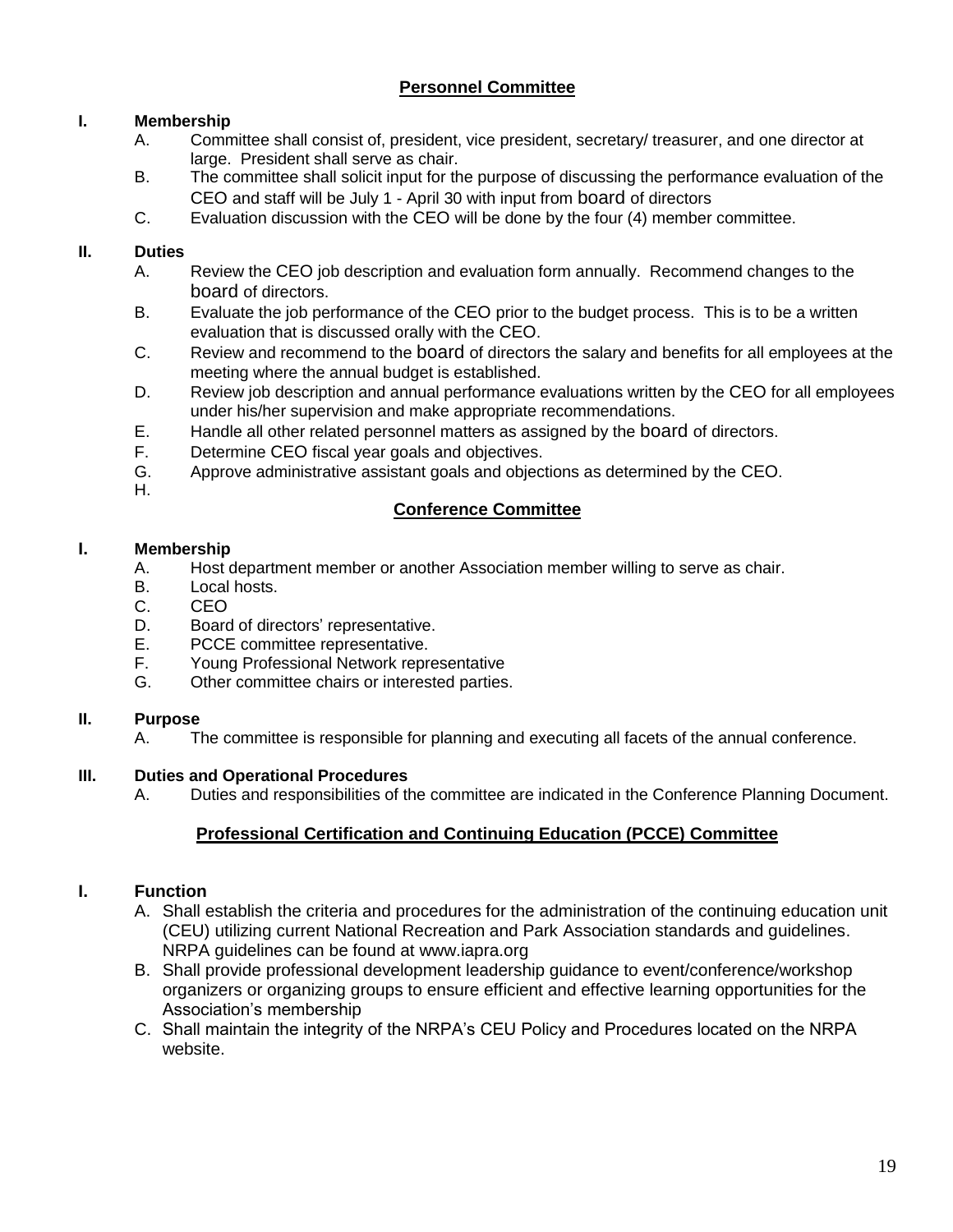## **II. Committee Composition**

- A. Shall be made up of a minimum of three (3) and a maximum of five (5) members.
- B. To qualify as a candidate for the committee, an individual must hold current certification as a CPRP, CTRS, or CPRE
- C. Chair is selected from amongst the committee members.
- D. Vacancies on the board shall be filled for the unexpired term by appointment by the committee chair.
- E. The PCCE members shall be appointed for three-year overlapping terms. Each member shall serve until a successor is appointed when possible.
- F. Terms expire in conjunction with the Fall Workshop.

## **III. Duties and Responsibilities**

- A. Monitor trends and update PCCE bylaws to coincide with NRPA policies and guidelines.
- B. Develop such procedures, forms, and materials as may be necessary for reviewing all CEU requests.
- C. As a committee: review, discuss and approve/disapprove all submitted CEU's for IPRA events/workshops/conferences.
- D. Will provide one (1) member of the PCCE to liaison with each year's planning committee for the Conference and Fall Workshop.

## **IV. Dates and Deadlines**

- A. Shall timely approve/disapprove all proposed CEU's and provide the decision to the CEU submitting individual/organization.
- B. Shall review the PCCE bylaws and submit in written communication to the CEO and IPRA president any necessary changes, additions, and/or acceptance of the previous document prior to Memorial Day; providing the IPRA board of directors the ability to accept the recommendation at the June board meeting.

## **V. CEU Program Administration**

### A. Procedure

- i. The Association shall establish the PCCE to supervise the administration of its continuing professional development program.
- ii. CEU proposals shall be submitted to the PCCE chair on a standardized form (fillable PDF) available on the IPRA website.
- iii. Applications should be received, via email in PDF form, by the PCCE chair no later than two weeks before the training program is to be held. Late applications submissions can result in disapproval of CEU credits.
- iv. Verification from the PCCE decision will be forwarded to each individual/group/committee seeking IPRA endorsement. Approval and/or disapproval is based on a majority decision by PCCE.
- v. The action of the PCCE is final except where there is either an informal or formal appeal.
- B. Informal Appeal If the initial application is disapproved, the CEU submitting individual/group/committee may present additional information and request clarification for a second review.
- C. Formal Appeal If after a second PCCE review, the CEU submitting individual/group/committee does not agree with the PCCE recommendation, a written appeal can be submitted to the CEO for reconsideration to the Appeals Board.
	- i. The IPRA board of directors will preside as the Appeals Board with the PCCE chair added as a non-voting member. A majority vote will take place at the next scheduled board meeting and shall be final in all cases.
- D. Staff will maintain copies of member completed CEU forms. These documents will be used as a duplicate copy. Responsibility for renewing of professional certifications rest with the individual member.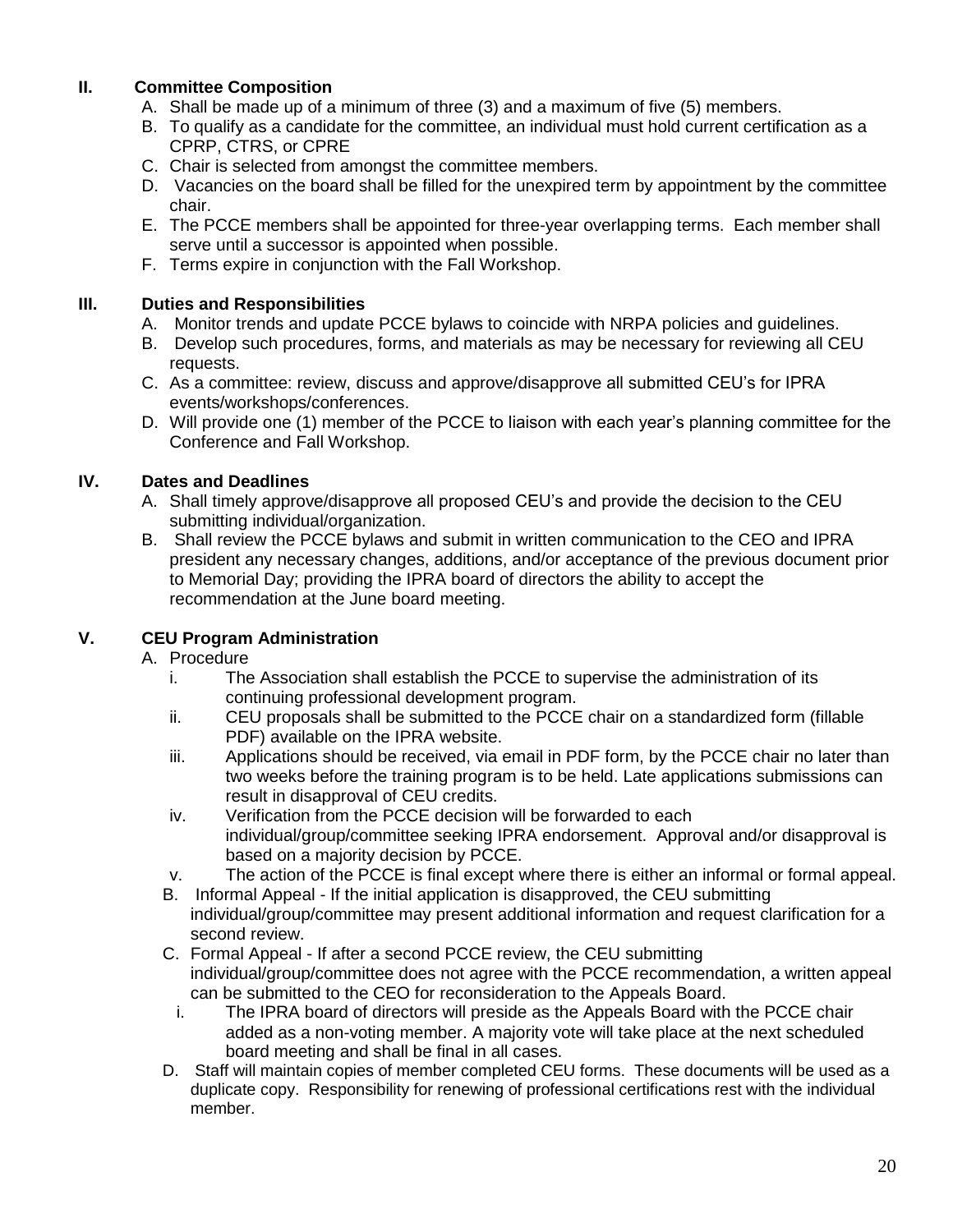## **President Appointed Specialize Committees**

## **Aquatics Committee**

## **I. Membership**

A. Committee members should have aquatics knowledge.

## **II. Purpose**

- A. To promote aquatic awareness through conference, workshop, and special educational and certification seminars/schools.
- B. Liaison with Iowa Department of Public Health Swimming Pool and Spa Division.

### **III. Duties and Operational Procedures**

- A. Develop and conduct surveys as it pertains to aquatics issues. Make the results available to the members.
- B. Develop resources materials/lists regarding aquatics whereby members can easily be referenced to for further information.
- C. Promote pool operator courses and CEU Workshops which are approved by the Iowa Department of Public Health, Division of Swimming Pools and Spas.
- D. Organize periodic round table discussions on a variety of topics as it pertains to aquatics.
- E. Submit information regarding events and activities for the monthly newsletter.<br>F. Submit an annual report to the president in accordance with the deadline set.
- Submit an annual report to the president in accordance with the deadline set.

## **Unite Committee (previously Legislative)**

## **I. Membership**

- A. Qualifications—Chair shall have a sincere interest in the legislative process and be prepared to devote the necessary time for legislative activity.
- B. Term of office for chair will coincide with the Iowa legislature sessions. It will begin with the end of the session in the year appointed and conclude with the end of the Iowa legislative session prior to the legislative elections.

## **II. Responsibilities and Function**

- A. Keep abreast of legislative matters on the state and federal level.
- B. Make reports to the president and board of directors at regular board meetings as requested.
- C. Represent the association at various hearings of the Iowa House and/or Senate and other appropriate meetings dealing with legislative matters.
- D. Write a legislative overview regularly while the state legislature is in session, to be mailed to all departments/agencies within the association.
- E. Develop a legislative platform prior to the start of the Iowa legislative session.
- G. Solicit the membership for suggested legislative matters that should be addressed.
- H. Coordinate with the CEO during times when Iowa legislature is in session.

### **III. State Legislative**

- A. Obtain the committee assignments of all legislators to allow personal contact with the legislators, to encourage favorable action on desirable legislation.
- B. Monitor the various times for committee hearings on legislation pertaining to the Association then disseminate information to the membership so that contact with legislators may be made.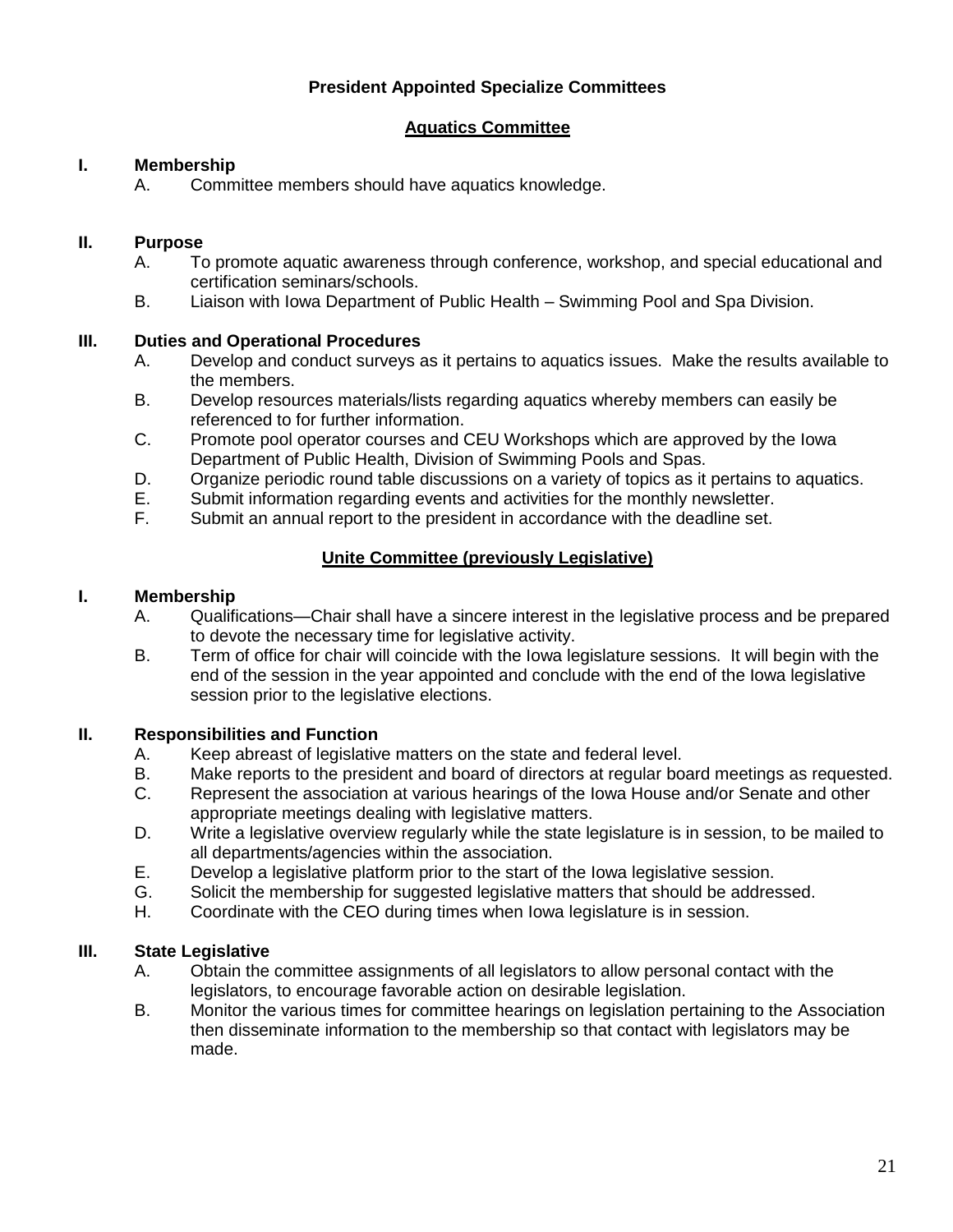## **Grow Committee (previously Membership)**

## **I. Membership**

A. The CEO will coordinate committee membership with the committee chair as requested by the president.

## **II. Purpose**

- A. Increase Association membership through internal and external marketing efforts.
- B. Assist in improvement of services to the general membership.
- C. Promote membership to students, professionals in the park and recreation profession, lay people active in the services associated with park and recreation, and other indicated individuals.
- D. Welcome new members.
- E. Contact persons in the field who are not members of IPRA and explain the advantages of membership.
- F. Assist in contacting delinquent members and invite them to renew their membership.
- G. Provide educational opportunities which are not linked to Fall Workshop or Conference for members and non-members.
- H. Conduct surveys which will aid the professional in conducting their positions.
- I. Expand/grow new leadership opportunities.
- J. Promote opportunities and value of professional certifications.
- Organize regional network learning opportunities. Wherever possible seek PCCE CEU approval.

# **Sustain Committee**

## **I. Membership**

A. The CEO will coordinate committee membership with the committee chair as requested by the president.

### **II. Purpose**

- A. Expand and enhance member connections by improving the ability for members to connect around similar needs.
- B. Boost member knowledge and understanding of committee structure, identifying responsibilities of each committee in achieve the Association strategic plan.
- C. Assist staff and secretary/treasurer in identifying new non-dues revenue streams.
- D. Assist staff with communicating member features via their fees.

### **III. Duties and Operational Procedures**

- A. Conduct surveys in conjunction with staff to further investigate the needs of individual members and that of the Association.
- B. Communicate regularly with members on what their fees support along with the value of the Association to continue retention of existing members.
- C. Review on a regular basis the strategic plan, it's vision and mission relating to future trends.

## **Inform Committee**

## **I. Membership**

A. The CEO will coordinate committee membership with the committee chair as requested by the president.

### **II. Purpose**

A. Offer guidance to both the board of directors and staff in creating greater member connectivity via technology.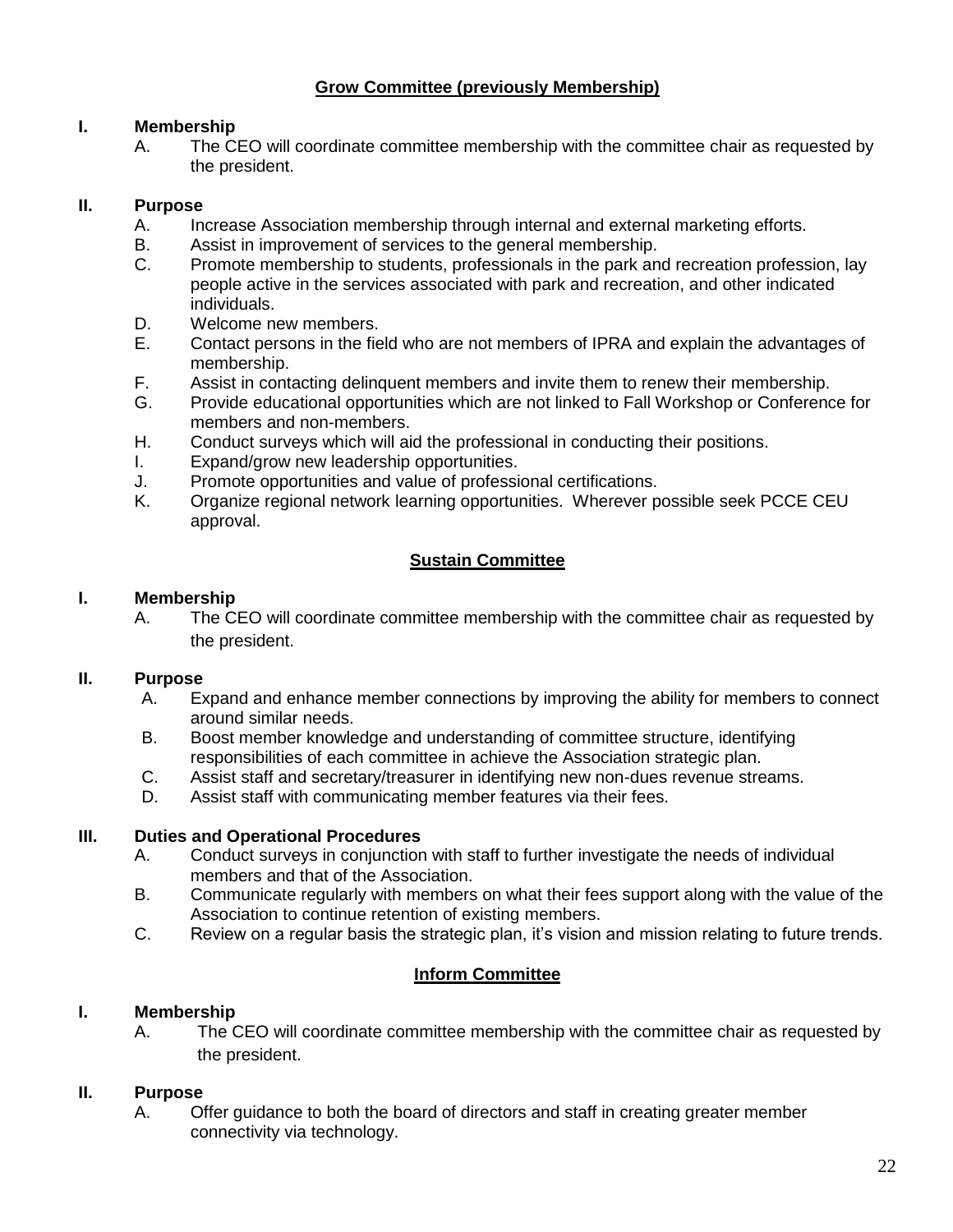## **III. Duties and Operational Procedures**

- A. Provide input of ways the Association can gain access to and use of technology in creating member connectivity.
- B. Provide input of ways the Association can reach out to non-members in an effort to collaborate.
- C. Provide input to improve or enhance member's ability to access information
- D. Utilize technology statistics in effort to support areas of communication improvements.
- E. Assist with providing a viable-user friendly electronic communications tool (e.g.: website, online registration, membership directory, etc.)

## **Young Professional Network Committee**

### **I. Membership**

- A. The CEO will coordinate committee membership with the committee chair as requested by the president.
- B. Members must be age 35 and younger.

## **II. Purpose**

- A. Offer members who are ages 35 and younger the opportunity to network and gain knowledge.
- B. Provide the board of directors and staff areas of direction to improve relations between those who are older than 35 years of age.

## **III. Duties and Operational Procedures**

- A. Provide two annual workshops designed to offer network and grow professionally.
- B. Provide direction and input to planning of the annual leadership institute.
- C. Provide opportunities for networking at the Conference and Fall Workshop.
- D. Plan a volunteer community service project for a member department.